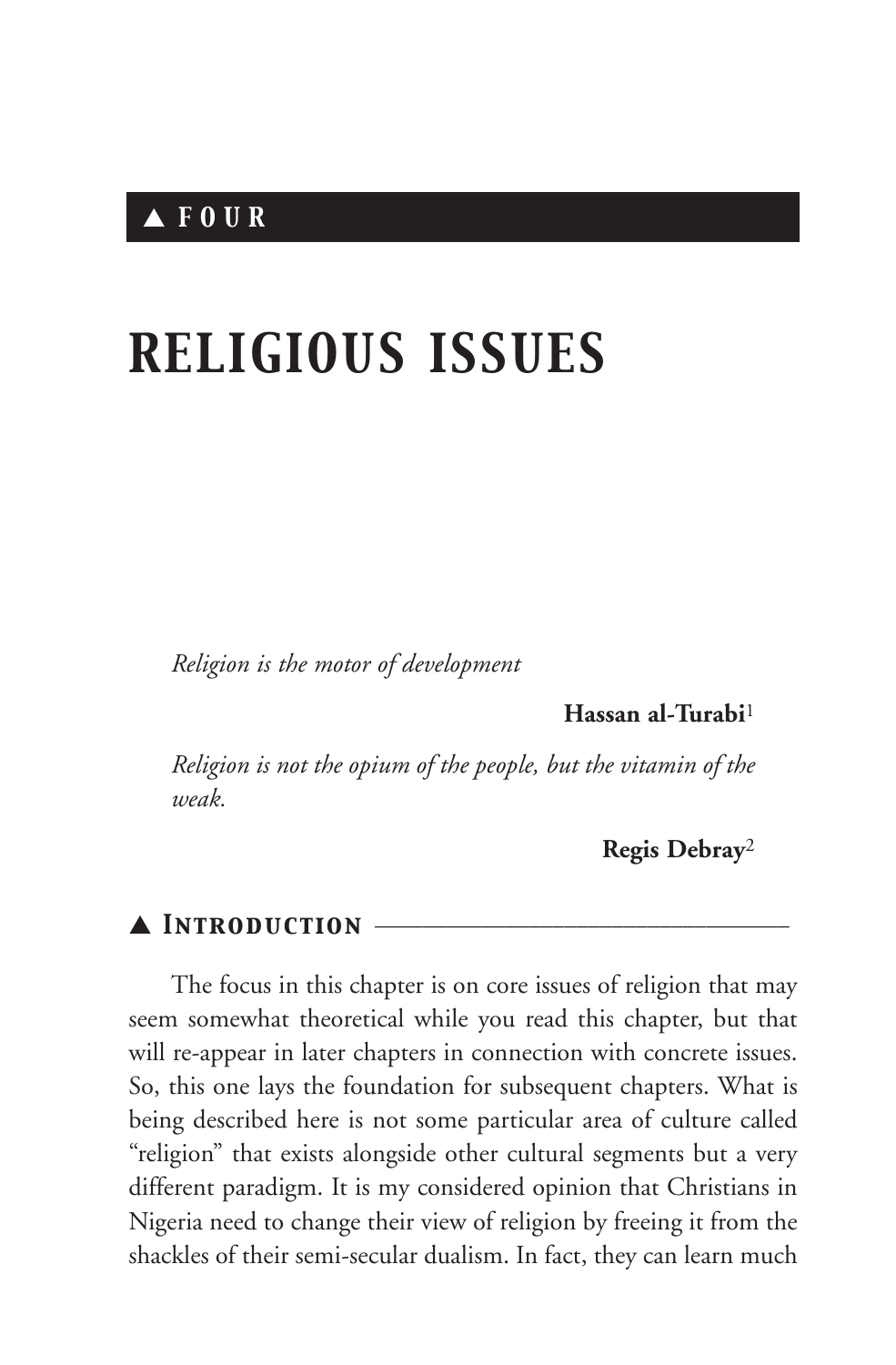from Muslims about the nature of religion, as they can from the Kuyperian tradition on basis of which I address these issues.

#### ▲ *The Nature of Religion* \_\_\_\_\_\_\_\_\_\_\_\_\_\_\_\_\_\_\_\_\_\_\_

Many Christians and certainly most secularists see religion as one department or segment of life and culture alongside all the others. There is an economic segment of life, a political one and then there is religion. Some people work in the economic segment of culture; others, in the religious segment and most of them are known as clergy. In fact, there are Christians who by definition reject a wholistic religion as *genuine* religion. Sam Solomon, a Christian Arab, is a former imam and professor of sharia for whom I have the highest respect. He seems to have learned his "Christian" lesson very well. At a conference organized by ECP Centre in 2008, Solomon urged attendees to understand that Islam is not exclusively a religion. Rather, he said, it is an "all-encompassing system." "It is a political system. It is an economic system. It is a sociological system. It is a comprehensive way of looking at things that includes all aspects of life."3 So, according to this brother, only part of Islam is religion, while there is a large slice of life, most of life in fact, that can be carved out as politics, economics, sociology, etc., but that is not religion. It is something else. Solomon's view is the very opposite of the perspective that shapes this series. It is all these components together that make the Islamic religion what it is. With all of his fiery devotion to God, Solomon has been taken in by the rawest form of dualism one finds among Christians, the very thing this series is trying to help Christians overcome.

The Kuyperian perspective places religion not alongside other segments as just another department of life, but regards it as underlying all other aspects or departments. To be sure, there is a religious sector to life that we associate with churches, mosques and temples and that is a very important aspect of religion. Those are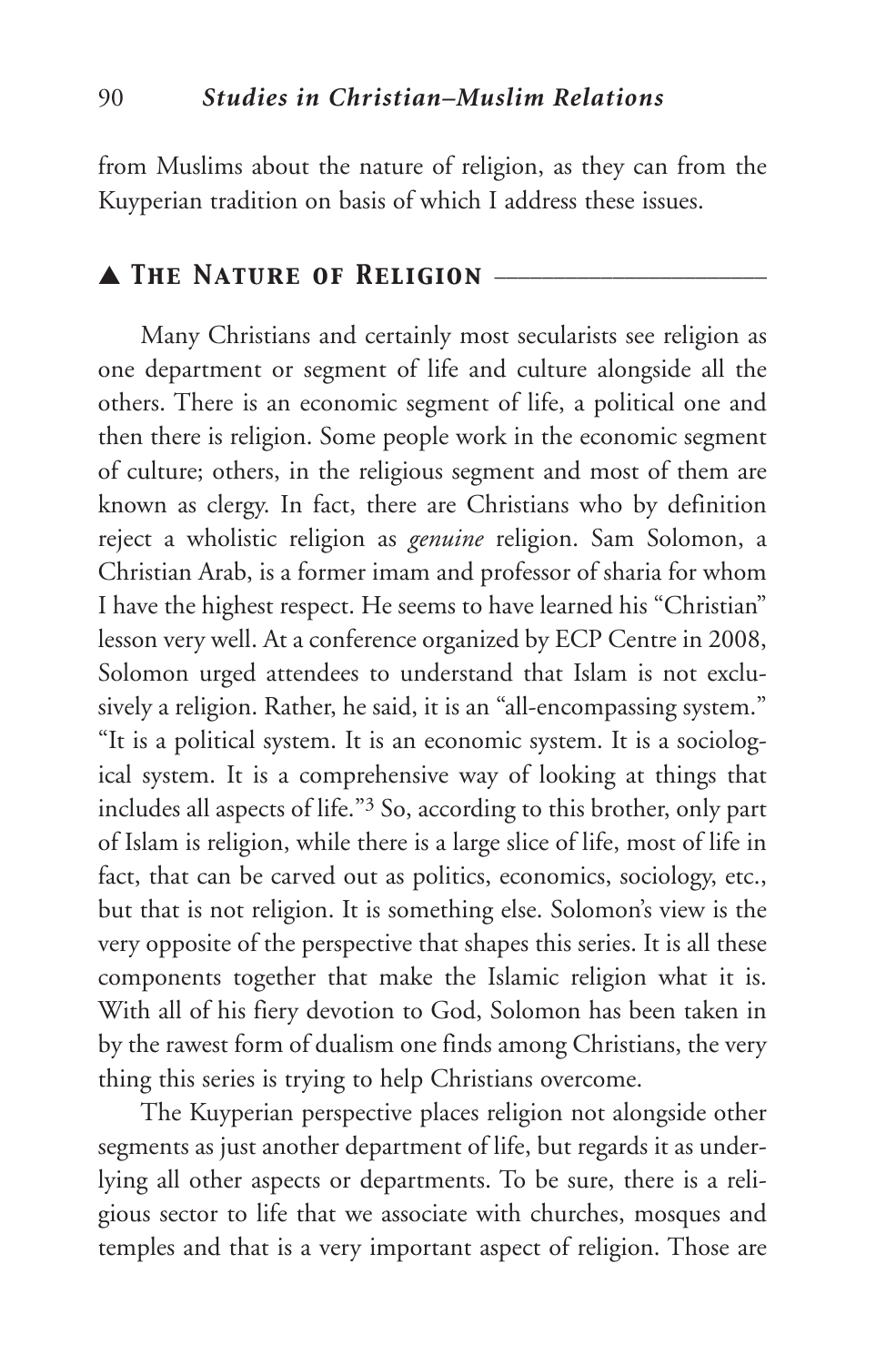often the mechanisms that keep the fires of religion burning. But the essence of religion is not found in ecclesiastical or mosque organizations that stand alongside other cultural institutions; the essence is a heart-based commitment underlying and shaping everything else we do and even think.

Egbert Schuurman, a retired Dutch professor of Kuyperian philosophy, put it this way:

*Let me be clear about what I mean by the term "religion." When the media pay attention to "religion" they usually treat it as one of many factors or variables in human life, distinct from, say, sports, politics or science. However, if we look carefully at religious communities and various types of societies around the world we can see that religion is not just a typical function among others but is, rather, the root from which the different branches of life sprout and grow and from which they are continually nourished. Religion is of radical and integral importance: it concerns the deepest root of human existence and integrates human life into a coherent whole.*<sup>4</sup>

According to German-American Kuyperian philosopher Evan Runner, with the heart at the centre of our existence and the seat of our faith and commitments, "our whole life is religion."5 In fact an entire *Festschrift* dedicated to him has that as its title: *Life is Religion.*<sup>6</sup> The educational creed of the predecessor of the Torontobased ICS begins with the assertion that "Human life in its entirety is religion."7

Because this is such a foreign notion to some and calls up resistance in others, let me devote another paragraph or two to the same subject. [Repetition, I am told, is of the essence of education.] We speak of different areas or aspects of life and usually consider religion to be one of them. If you think of religion as an institution like church, mosque or temple, then religion is indeed one segment among others. Some describe the church or mosque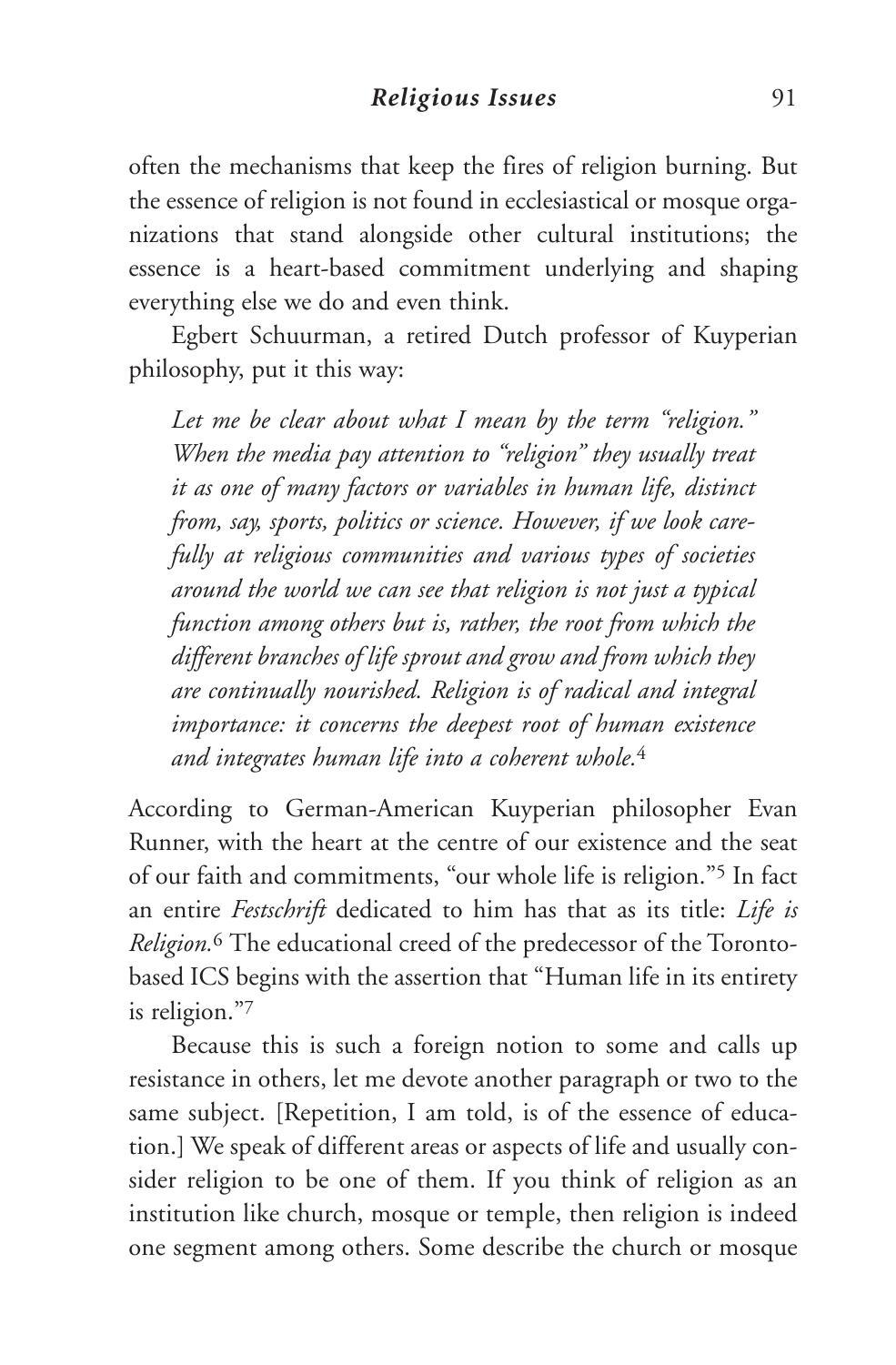as "*institute*," while there is also the church or mosque as "*organism*," a subject on which I expand under another heading within this chapter. The latter refers to the living, pulsating community holding a religion, worldview or belief system that constitutes the essence of religion by which they are guided throughout their lives. The essence is that worldview and faith underlying all of life. The institute may be in the hands of some clergy or imam, but not the social aspect of this worldview/religion that is part of everyone's deepest being, in fact, the core, and gives shape to the life of individuals and to the culture of society. The same distinction can also be expressed as the "central ecclesiastical *institute*" over against the "social *organism*."

This perspective is somewhat similar to that of classic Islam. As Mohamad Rachid recently put it, in Islam all activities constitute worship of God. Our sole purpose is to worship God in all we do a classic Kuyperian line.8 Failure to worship God in and through the marketplace and all other cultural sectors hollows out the meaning of our ecclesiastical liturgies, except in so far as these aim at reviving our marketplace worship.9

Paul Marshall wrote succinctly on this foundational view of religion. Allow me a few quotations:

*Religion refers to the deepest commitment and deepest identity of a person or group. An expanded concept of religion allows us to take account of the fact that our lives reflect and are rooted in a particular view of the meaning of life: of the nature of society; of what human beings really are; and of their essential responsibilities, whether to self, society, or another source.*

*…religion is particularly concerned with the roots of our lives. Indeed, the root of culture is religion, in the sense that the basic patterns of our society are shaped by our basic commitment and belief in life, which is, in turn, our religion. Our*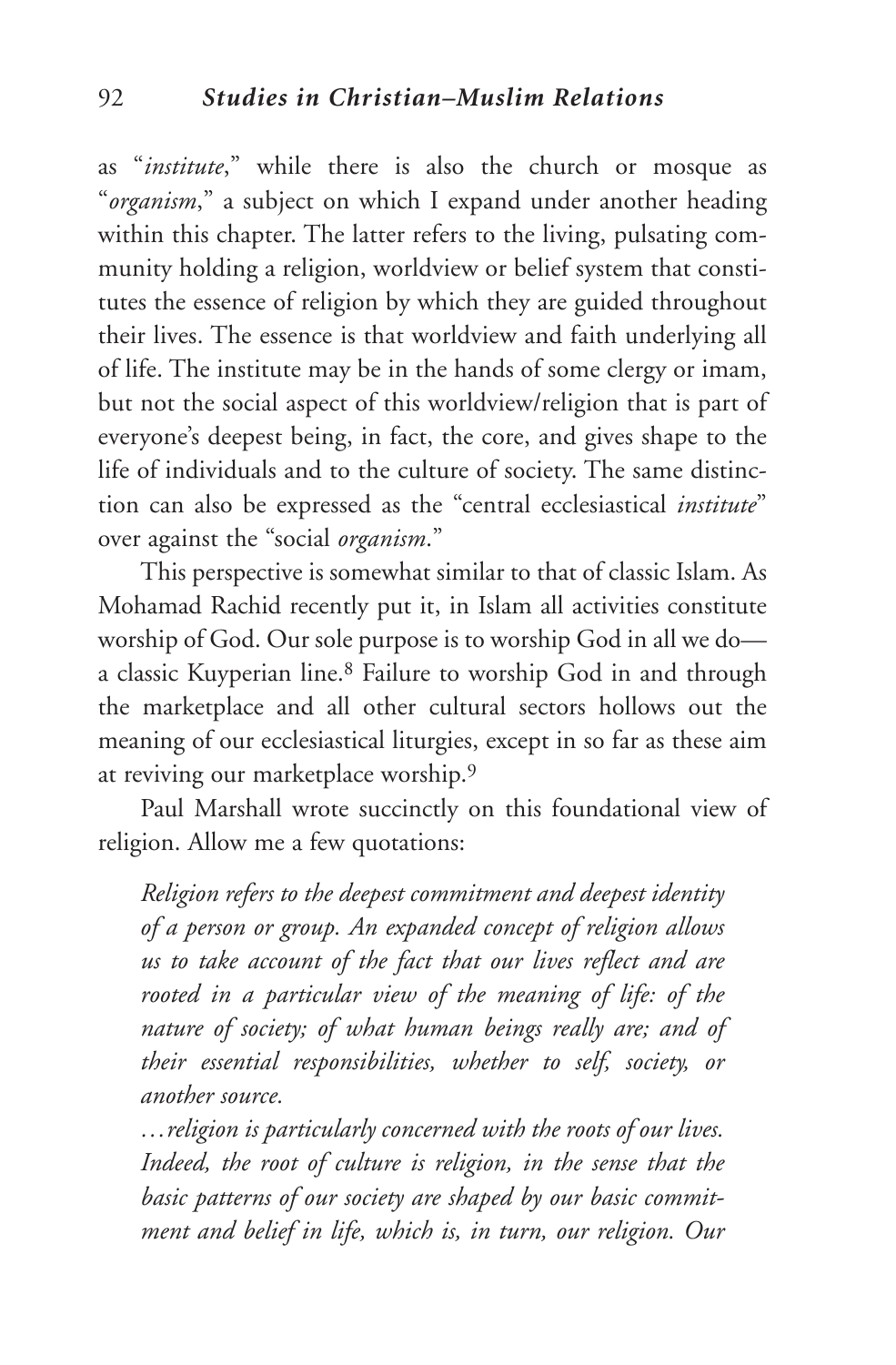*"god" is that in which we place our faith and trust, and our culture expresses what lies in our heart.*

Under the caption "Life is Religion," Marshall re-affirmed the basic Christian assertion that

*All [human] action in God's world can be and should be service to God and our neighbours. There is therefore no specific area of life which we can call "religious" as though other areas of life were not "religious." To put it briefly, we may say that "life is religion," that our religion is what we believe, think, say and do each moment of our lives. As…[someone] remarked, "I can tell more about your faith from reading your cheque book than your prayer book." Everything we do is religious in that it is done in faithfulness or in unfaithfulness to God.*

*This means that we should never consider a person, a corporation, a book or a government as "non-religious." They are always religious in that they reflect either a turning toward God or a turning away from God in their activities. Of course, they may not know and they may even deny it—they usually do, in fact—but it still remains true. Everybody serves somebody. If people do not serve God, then they will serve something else. The "something else" that people serve is what the Bible calls "idols."* <sup>10</sup>

By repeating some materials from Volume 5, I intend to lure you to get hold of that volume and read further on the subject of the nature of religion and related issues. I cannot repeat all of that here. But I do refer you in the same book to the Kuyperian perspective on the *centrality of the heart in human life and religion.* "Heart" here does not mean "the [physical] organ of feeling, but that [mysterious] place in a man where God works, and from out of which He exercises an influence also upon the head and the brain."11 As the King James version of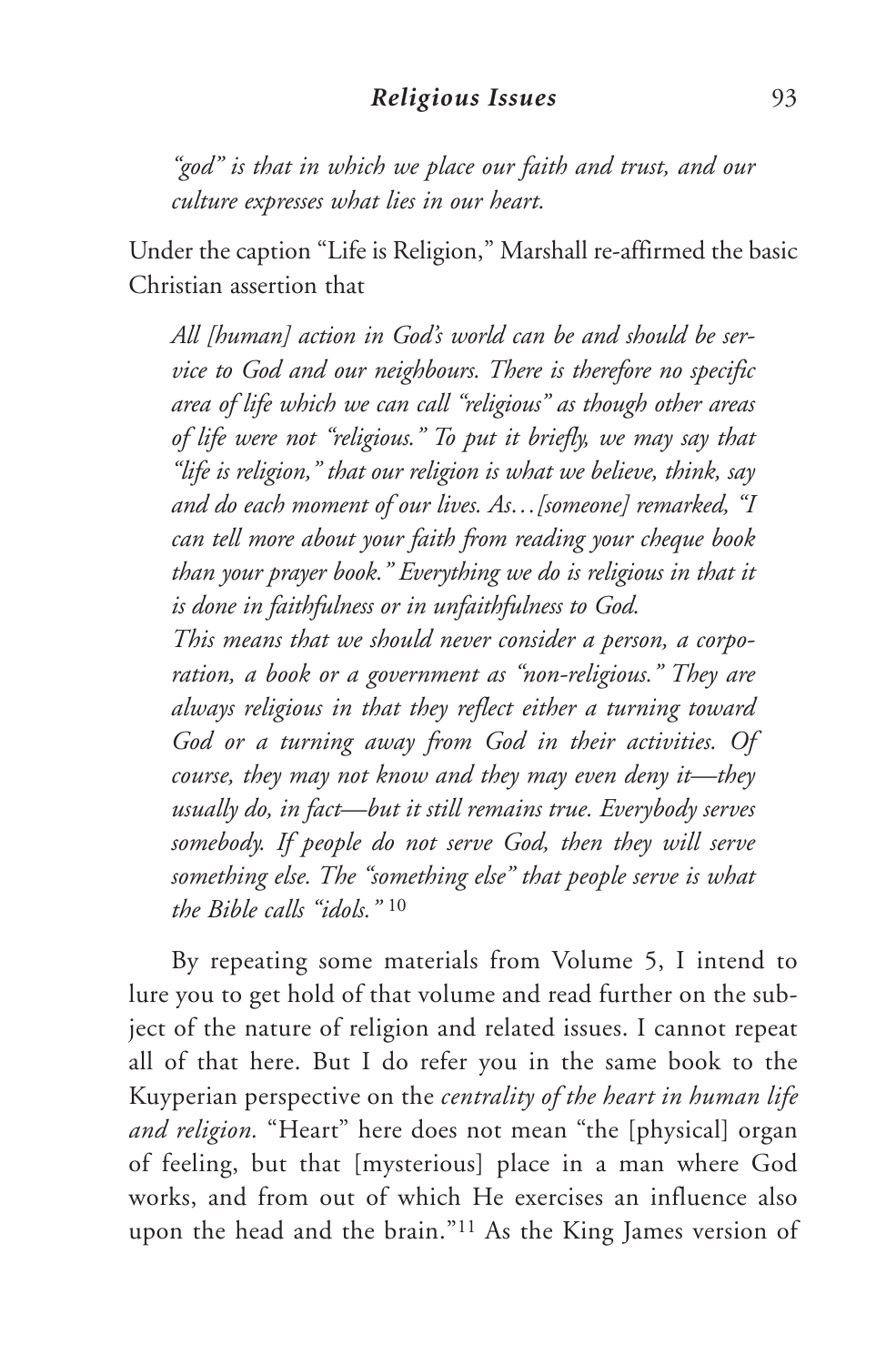Proverbs 23: 7 says of man, "For as he thinks in his heart, so is he"

Here again that all-pervasive Kuyperian parallel to Islam. Lumbard summarized the anti-Fundamentalist views of the Indian Muslim scholar Maulana A. A. Thanvi, who posited that the root of all problems is to be found in "the illness of the heart." Commented Lumbard, "From the perspective of traditional Islam, which Thanvi represents, it is only when the heart has been treated that political transformation can occur." Musa Ibrahim, a law student at BUK, advised Muslims to "strive hard to Islamize our hearts....<sup>"12</sup> It is a sound we have heard before from both sides.<sup>13</sup> It is a core component of both perspectives.

Continued discussion along this line in Volume 5, leads to the following surprising insight. It "dethrones reason from its central place…." Though reason plays such a central place in Kuyperian thought that some accuse it of intellectualism, the heart has taken over the throne with reason sitting at its right as its servant. Emmanuel Kant wrote his famous book, *Religion within the Bounds of Reason*. Nicholas Wolterstorff, a retired Kuyperian professor from Yale, countered it humorously with his own book under the title *Reason within the Bounds of Religion*. Right on! Beneath Wolterstorff's title and in his book is his Kuyperian contention that secularism is not a matter of reason over religion or faith. Secularism itself is a belief in human autonomy and our ability to solve our problems rationally on our own. It is a belief system that is not subject to proof or verification anymore than are the tenets of Christianity and Islam. Kuyperianism along with Islam concludes from the above and some other features of secularism that it does indeed have all the trappings of religion, but for that you need to return to Volume 5.14

Religion has its seat in the deepest core of a human being. You cannot escape it. We all believe. We all base our lives on our deepest values, often hidden to ourselves. Hence, both Islam and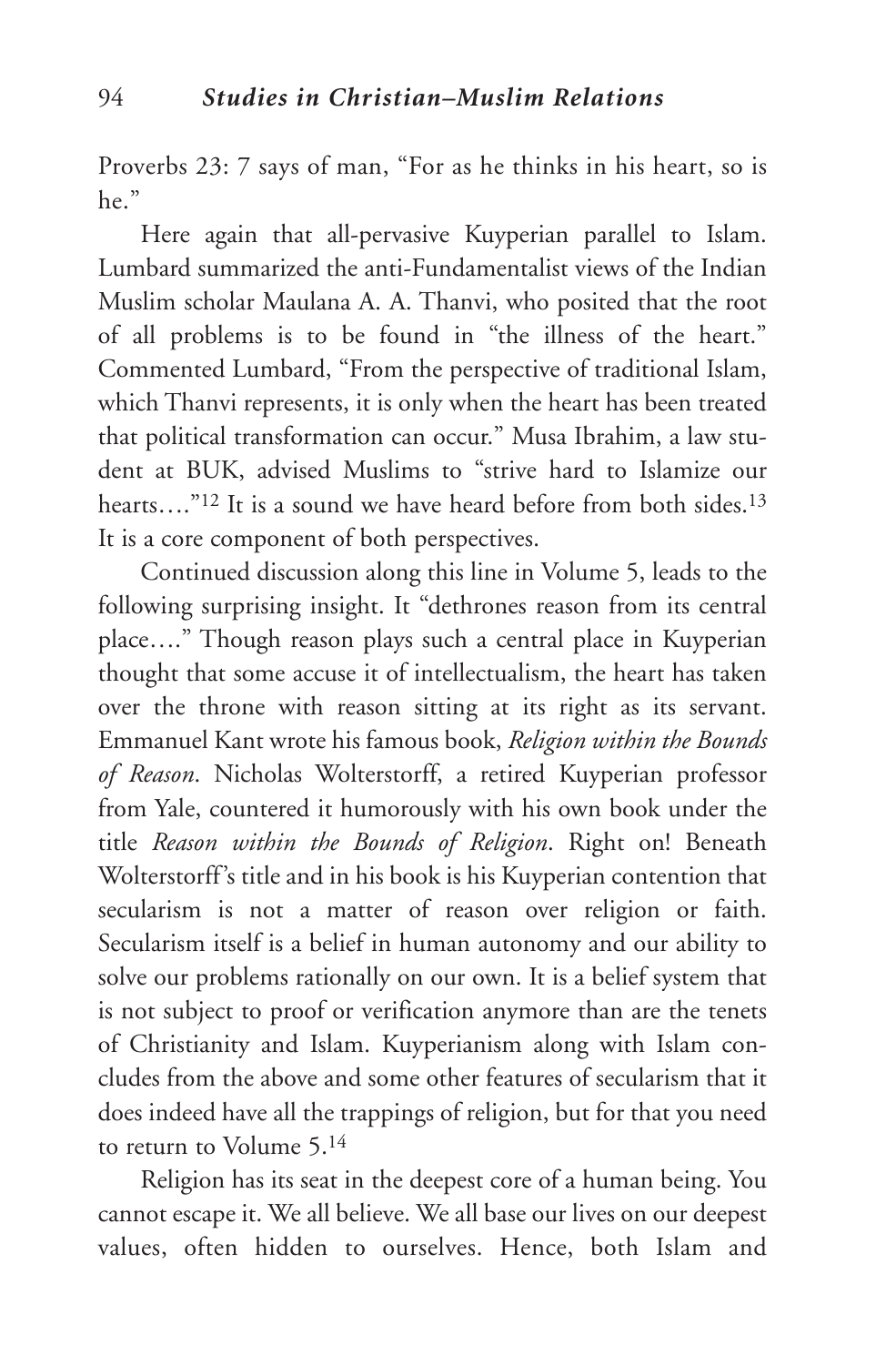Kuyperians define the human race first of all as "man the believer," with no gender overtones. Allow me a revision of British philosopher Rene Descartes' revered historical Latin declaration, "*Cogito; ergo sum"* or "I think; therefore I am" to read, *"Credo; ergo sum"* or "I *believe*; therefore I am." Some define our race primarily in terms of rationality, the biological, sexual or economic. As important as these features are to human life, in this series I define the human race at its core as a race of believers.

The importance of these perspectives in terms of Christian-Muslim relations is that Christians along with secular Muslims cannot get away with resorting to secularism as a neutral platform where the two religions can meet in peace. When you try that, you have merely jumped from one boat into another.

*Secularism is as subjective and faith-based as all the other worldviews or religions. The other worldviews are as rational as is secularism. In all cases it is reason motivated by the deeper loyalties, commitments and beliefs way down deep in the "heart."*

Under the influence of secularism, many Christians have lost this comprehensive view of religion and have reduced it to a mere slice of life that concentrates on private life and on the church as institute. This makes it difficult for them to understand the more Kuyperian and Islamic wholistic views of religion as spanning all of life. However, this wholistic perspective is not as exotic as you may think; it is actually held by a wide range of people. Though Animists may not be well represented among writers and scholars, the entire global range of Animism has this wholism at its very core. Sub-Saharan Africans and North American Aboriginals, known variously as "Indians" or as "First Nations" in Canada, may never have heard of each other before the days of "exploration" and colonialism, but both have this wholism at the core of their religio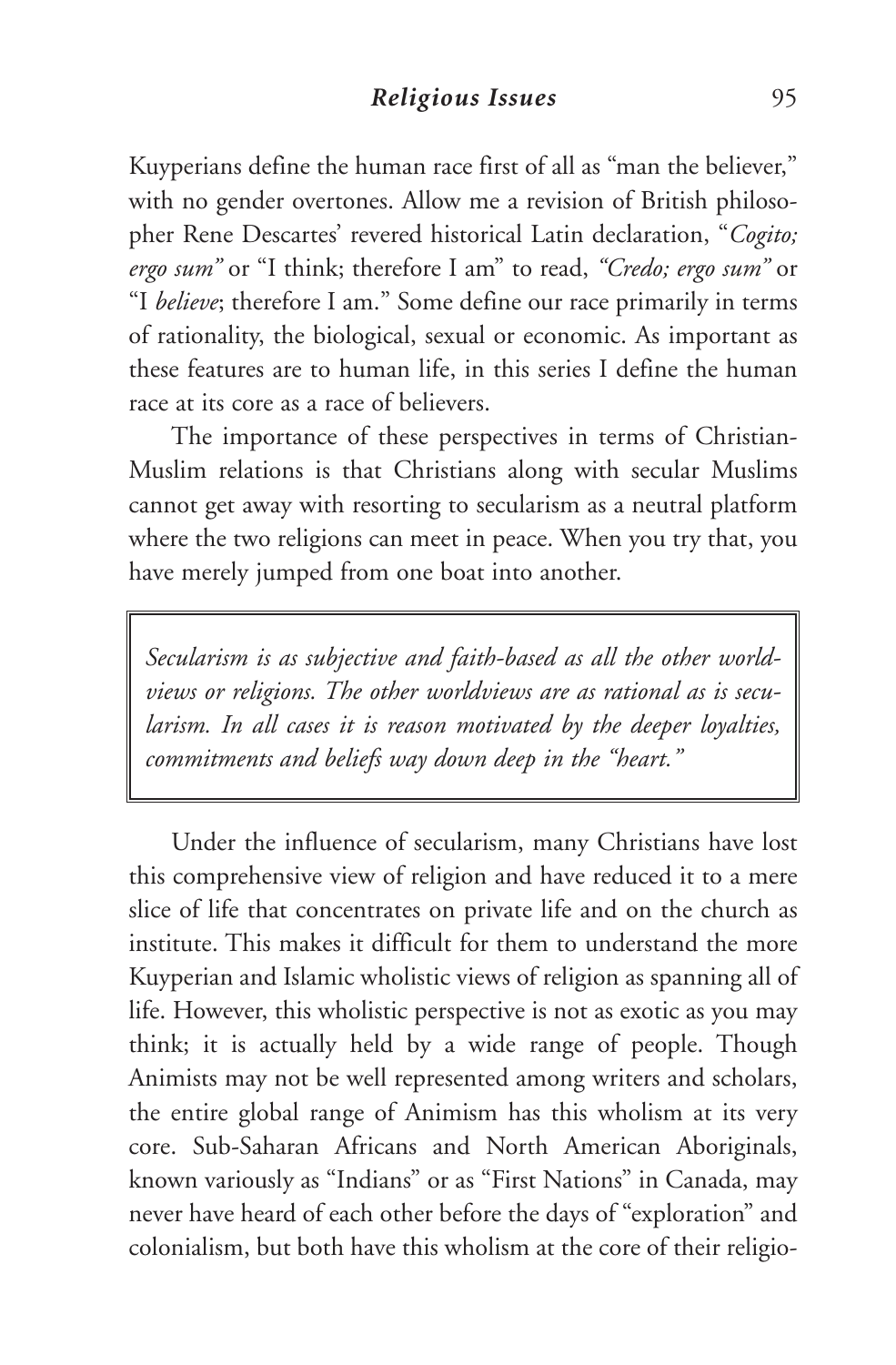cultures. It is true not only of these ancient cultures, the Bible and Islam, but even some people in the midst of Western secular academia share it. Canadian ethicist Mark Wexler of Simon Fraser University, Vancouver, writing about spirituality in the modern workplace, asserted that "whether workers and managers know it, they're always living out spiritual principles." Wexler pointed out the subconscious beliefs underpinning what we do. He defined "spirituality broadly as those values that give all of us, including atheists, a sense of meaning and purpose."15 Welcome to a very large crowd of billions of people!

The ex-Muslim Roman Catholic Gambian scholar from Yale University, Lamin Sanneh, affirms one of the major theses of this series, namely, that the West and most Christians throughout the world are prevented from understanding wholistic Islam by their dualistically restricted definition of religion.16 You are asked to study the issues embedded in the following questions so that you can achieve a broader perspective on religion and meet Muslims as equals, not as cowering dualists who have nothing to contribute. Again, the need here is for a change in perspective and a shift to a new paradigm within which you are invited to rethink sharia and related issues.

## *Study Guide 6 — Religion—What and Where (Appendix 105)*

### ▲ *Creation Order and Ordinances* \_\_\_\_\_\_\_\_\_\_\_

"Creation order" and "creation ordinances" are two concepts about which Nigerians hear little. These are historical concepts not invented by Kuyperians, but they are prominent components in their theorizing, not the least in the areas of politics, government and science. Since these topics feature prominently in some of the chapters ahead, I briefly introduce them by means of some quotations interspersed with a few comments of my own. I do not argue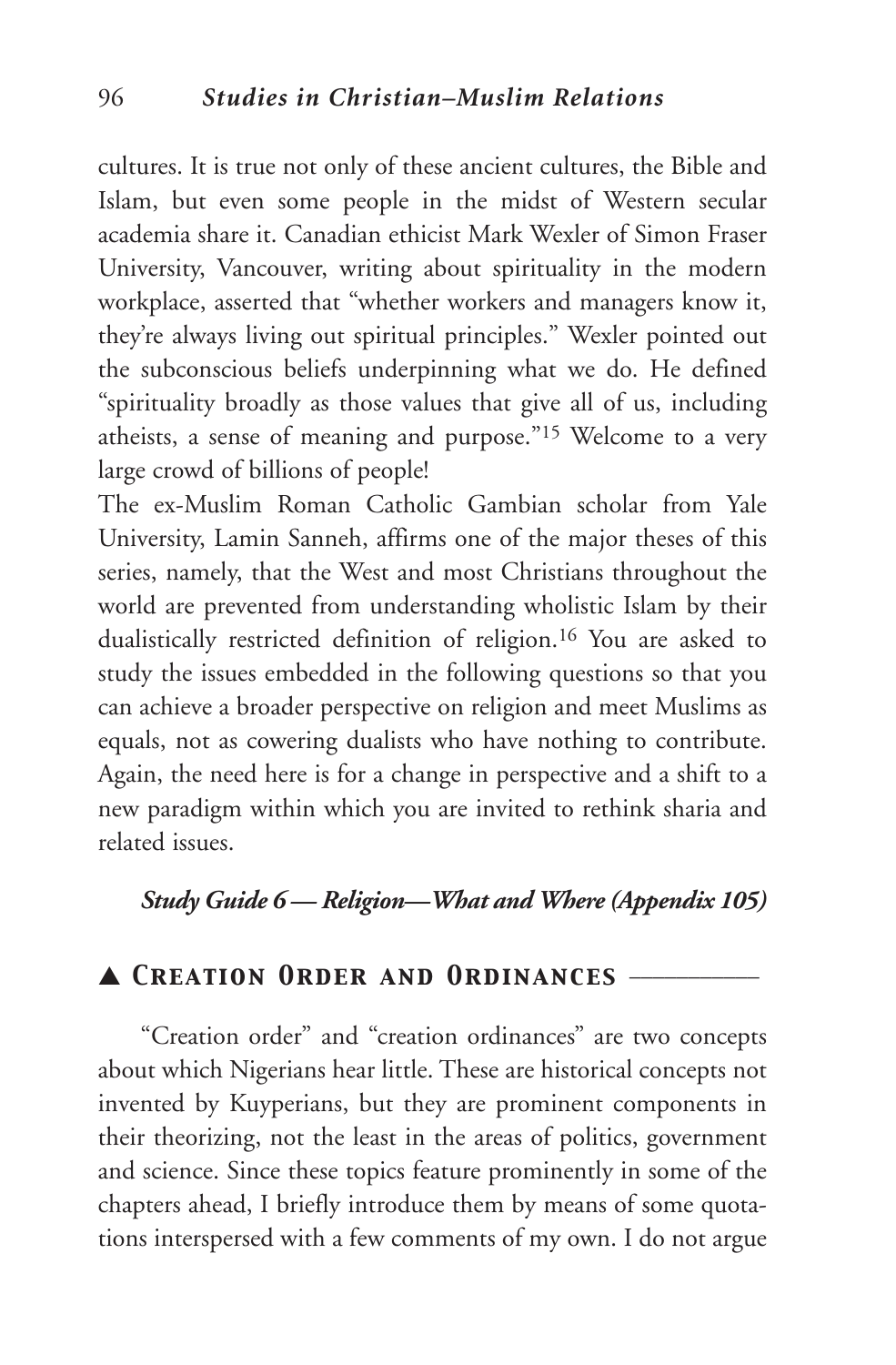them so much as offer them to you as useful tools in the Christian toolbox for dialogue with Muslims.17

Gordon Spykman begins his discussion on the subject as follows:

*By His Word God established a well-ordered creation. By that same Word He continually calls it to order. His Word is our life. For by it He put in place the permanently normative environment for our life together in His world. This network of structures and functions, governed by creational laws, manifests His loving care for all creatures. Every creature, each in its own unique way, is subject to this constant yet dynamic ecosystem of creational laws. Compliance with it is not an odious burden. For it was not imposed by some alien force. The creation order is evidence of the caring hand of the Creator reaching out to secure the well-being of His creatures…. Willing obedience to this life-enveloping…, shalomenhancing framework of law and order brings with it freedom, righteousness, and joy. It enables us to become all we are meant to be.*

Spykman then applies the above to science in an interesting and profound way that demonstrates the close positive connection between religion and science in the Kuyperian perspective:18

*No science…can establish the meaning of things. That is given with creation. We live in a predefined world. All scientific endeavour…is therefore a discovery process. …It can only describe by empirical analysis the data and phenomena at hand. Its tools cannot penetrate to an original and fundamental explanation of the meaning of things. For this we are dependent on revelation, reflexively present in creation and noetically disclosed in Scripture. What are…called scientific laws…are but fallible human attempts to account for the way*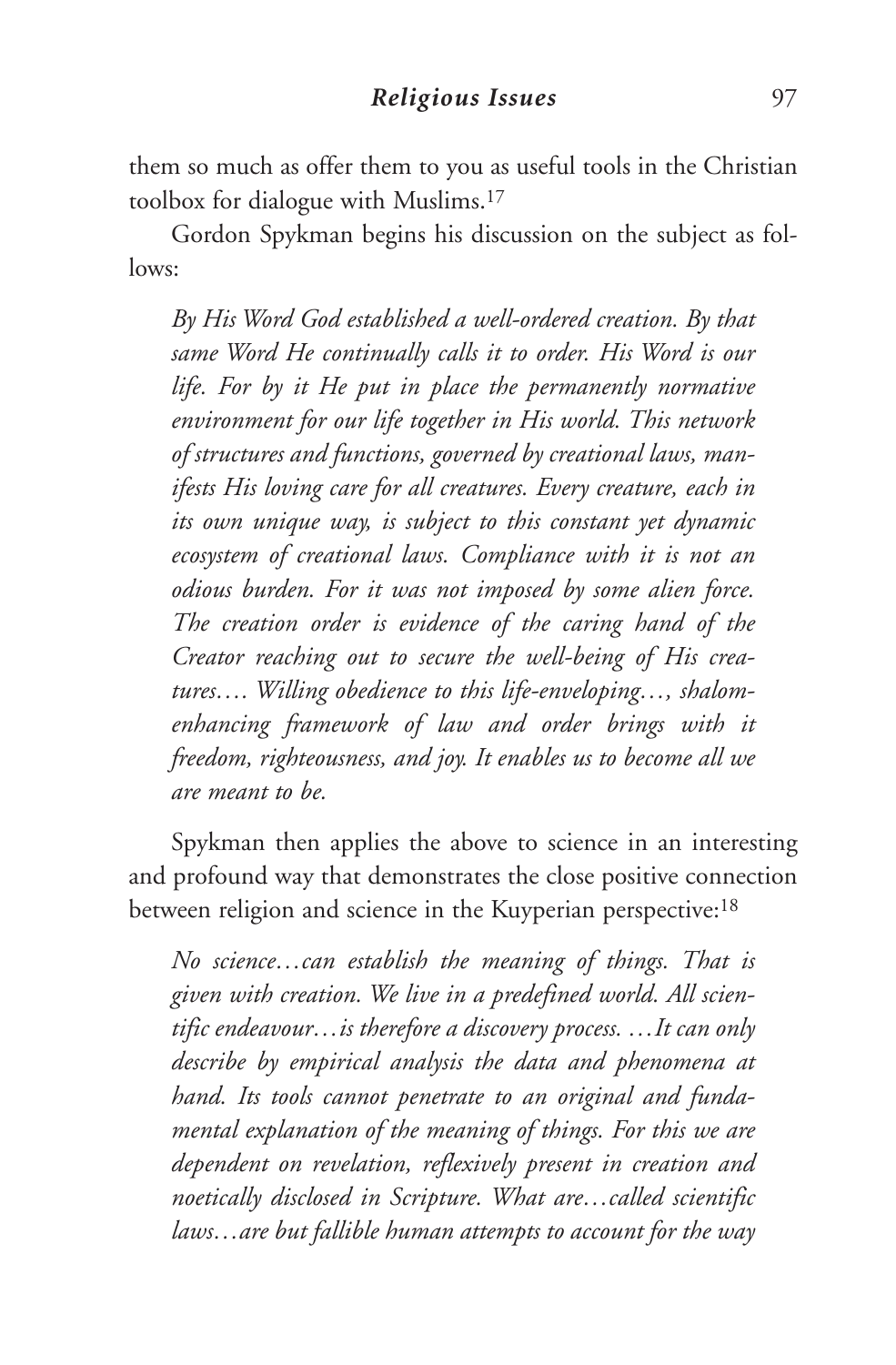*we understand God's Word as it holds for the ordered life of His creatures. Insight into the… meaning of reality calls for an understanding of the creation order. We are therefore guilty of a reductionist superficiality if in the name of the scientific method we seek to eliminate from consideration the revelation, and thus also the religious meaning of things which is embedded in the creation order.*

Spykman goes on to argue that creation does not "await our attempts to lend it meaning. Creation *is* meaning" that we have to discover. After this, Spykman explores how these creation ordinances are to be applied in marriage, state life and community.19

As Jan Dengerink, a Dutch Kuyperian philosopher, put it, "The creation ordinances are powers established and continually maintained by God in creation, by means of which He gives natural as well as normative guidance to the world, and energizes, determines, gives direction, upholds, and preserves it in its activity." According to Psalm ["*Zabura"* in Hausa-ised Arabic] 119:90-91, "…You established the earth and it endures. Your laws endure to this day, for all things serve you."20

Spykman quoted from Herman Bavinck, a contemporary of Kuyper and a co-founder of the Kuyperian school, who wrote a century ago, "Everything was created with its own nature and is based on ordinances appointed by God for it. Sun and moon and stars have their own peculiar tasks; plants and animals and man have their own distinct natures." From another Bavinck publication:

*The Christian worldview opposes autonomy and anarchy with all its power. It holds that man is not autonomous, but is always and everywhere bound by laws not invented by man, but set forth by God as the rule for life. In religion and morality, in the family, society, and the state, everywhere there are ideas, norms which stand above man. They form a unity among themselves and find their origin and continuation in*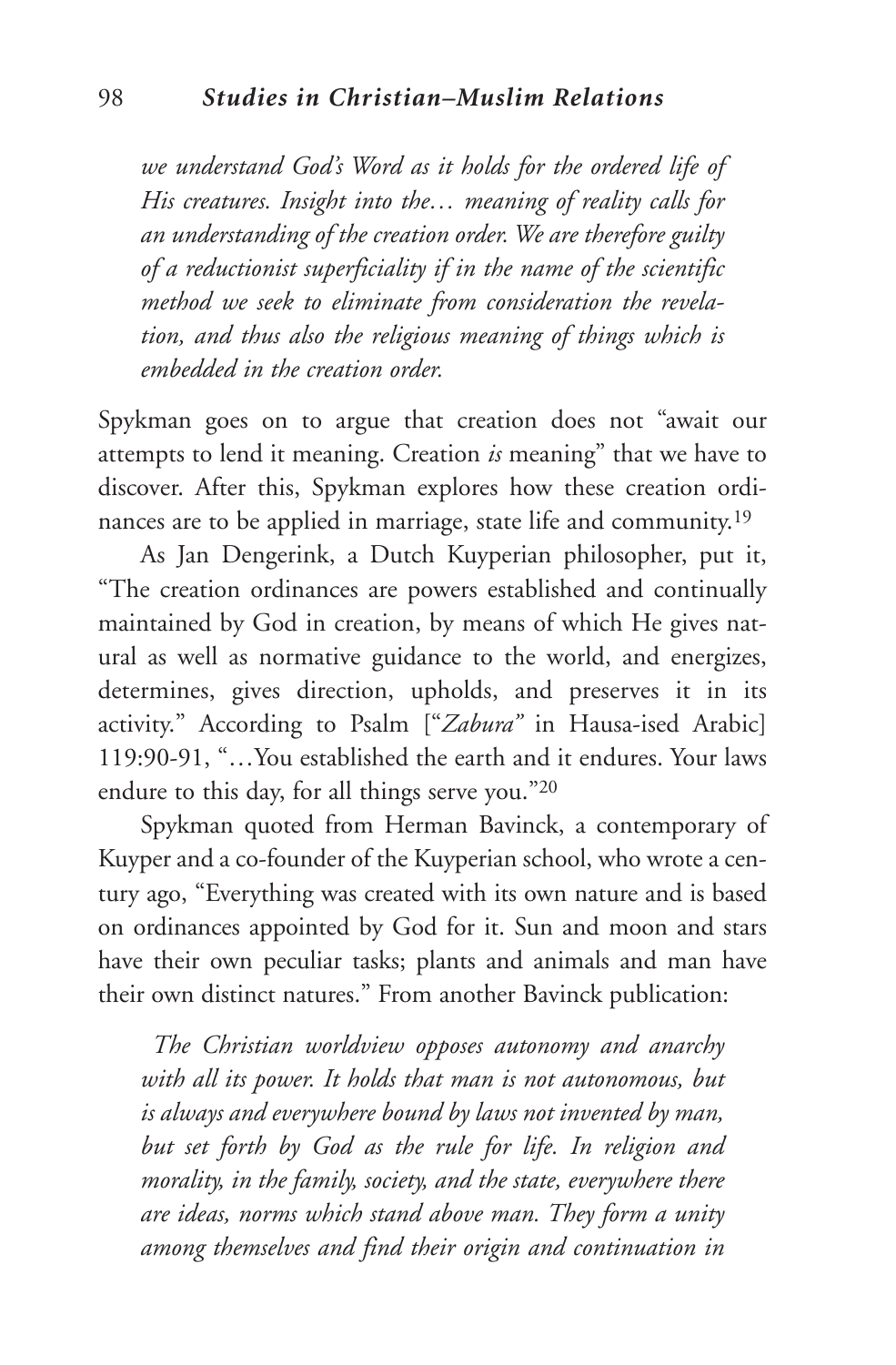#### *Religious Issues* 99

*the Creator and Lawgiver of the universe. These norms are the most precious treasures entrusted to mankind, the basis for all societal institutions.*<sup>21</sup>

Some Christians have argued that we do not need all this theorizing, that the Bible and its Decalogue are sufficient. If a truth is not found there, we don't need to bother. Dooyeweerd responds with rhetorical questions: "Is it not true that God placed all the spheres of temporal life under His laws and ordinances…? Are not all these laws grounded in God's creation order? Can we find explicit Scriptural texts for all of them? If not, shall we not acknowledge that God gave man the task to discover them? And admitting this, can we still hold that it makes no difference whether we start from the…Word of God or from the guidance of unscriptural…motives?" We cannot derive criteria for historical developments "from the Ten Commandments, for they were not meant to save us from investigating God's creational ordinances." "…One needs insight into the specific ordinances that God established…. There is no easy path to such insight. It requires investigation." This discussion is found under the heading "Biblicism,"22 a concept Dooyeweerd rejects with these questions.

## ▲ *Church/Mosque: Institute and Organism* \_\_

Discussions about church and state are usually beclouded by the general failure to acknowledge an important distinction between two aspects of the Church, namely those of church/mosque as *institute* and as *organism.* "Beclouded" is actually a weak word here. "Derail" comes closer to the truth. When on basis of the churchstate separation someone objects to a politician bringing his Christian faith to bear on his politics, then you know you are dealing with a novice to this area of concern. The separation formula is meant to prevent any religion, denomination or some other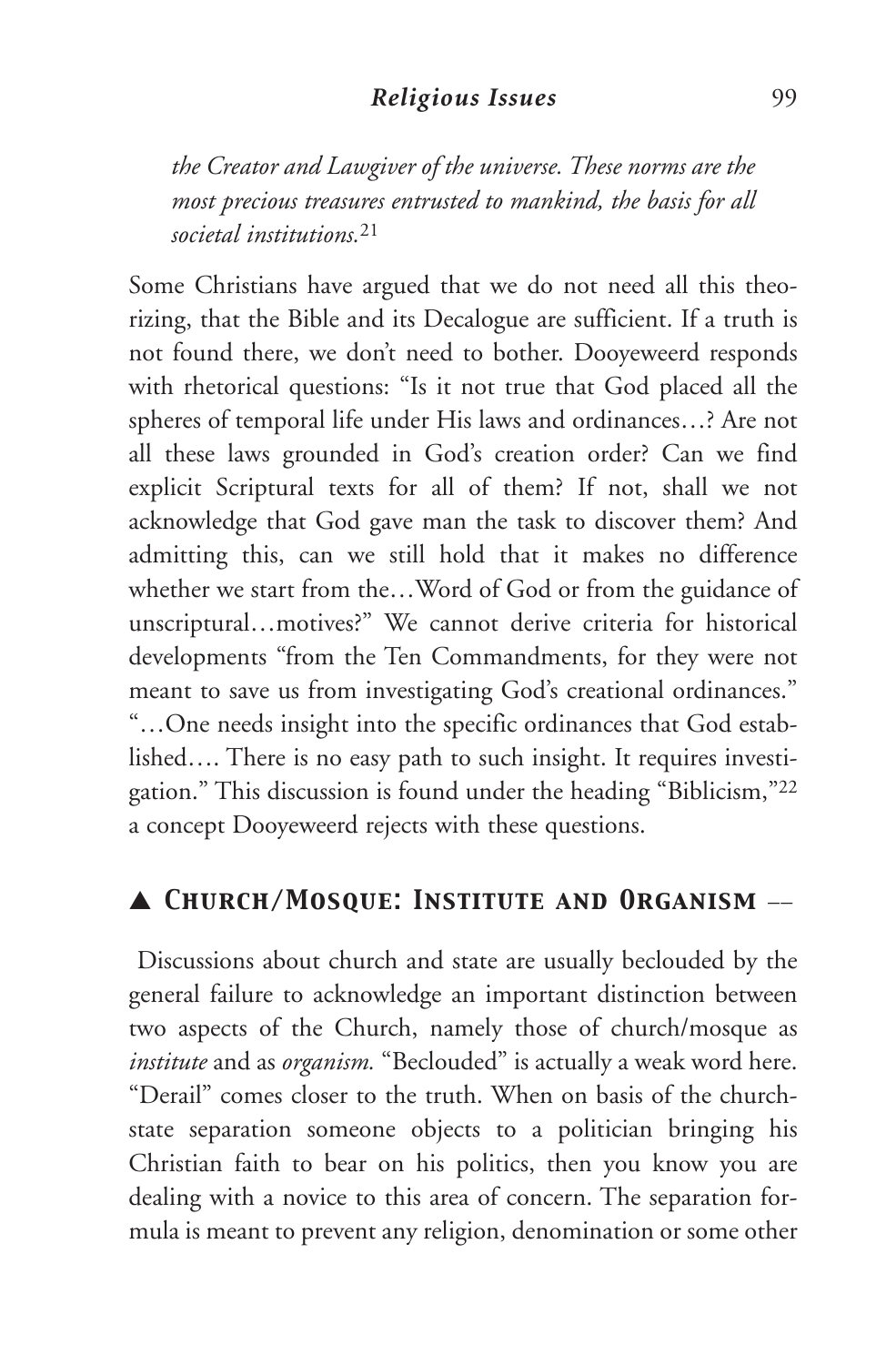worldview community from occupying a privileged position in relationship to government to the disadvantage of all others. It is not meant to squash religion or marginalize it so much as to protect both religion and government, for historical experience is that such relationships damage both. It was never meant to exclude religious influence from the public square or to prevent citizens from exercising their religious convictions in politics.

Luis Lugo begins a book he edited on this subject with a quotation from the First Amendment to the American Constitution: "Congress shall make no law respecting an establishment of religion, or prohibiting the free exercise thereof." He comments,

*The free exercise clause that immediately follows, clearly points toward a more expansive understanding of religious freedom, one that goes considerably beyond the question of church-state separation. Does it not also include the idea that citizens should be free to live out the totality of their lives in accordance with their deepest convictions? If that is indeed the case, then disestablishment cannot be made synonymous with religious freedom but must be seen instead as a basic precondition of its attainment.*

The rest of the book unpacks that entire issue in great detail.<sup>23</sup>

*The distinction is basically between the official ecclesiastical structures—the institute— and the members as they live out their lives in society—the organism.* Bolt describes the distinction as "a cornerstone of …Kuyper's public theology" and thus very significant.24

*Though I strongly defend the right and freedom of people to apply the teachings of their religion or worldview to the public square, I also strongly defend separation of church and state, a stance typical of the Kuyper tradition.* This stance also excludes the privileged status for secularism as is currently the case in countries like Canada, for secularism is simply one faith-based worldview among others. Secular privilege is as dangerous to freedom as is Catholic or Muslim privilege.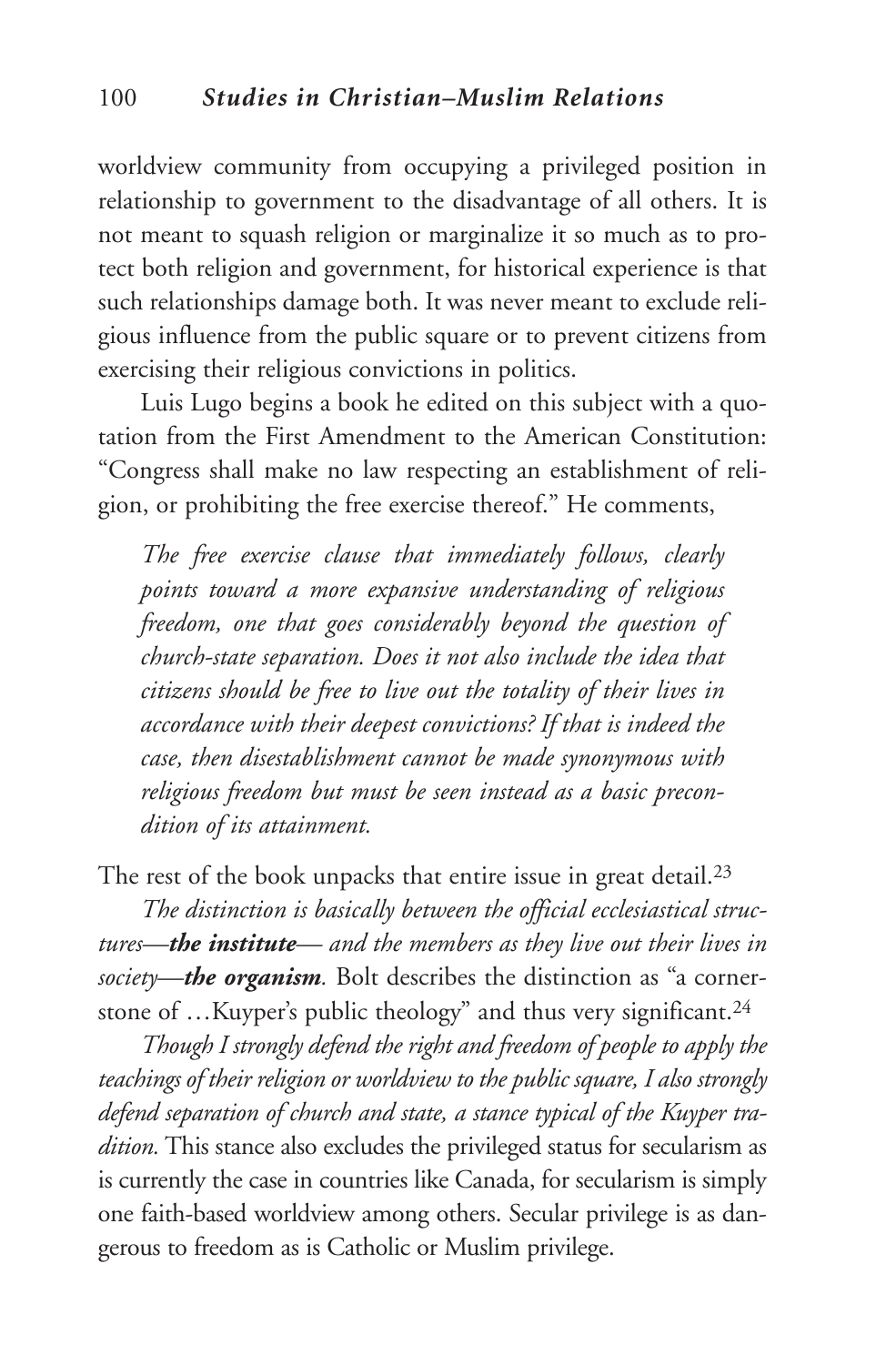As Spykman explains the distinction, the church as institute represents the "inner circle," while the organism consists of the "larger outer circle of the church…, the body of believers" who are busy in the marketplace. He describes the relationship between them as "concentric circles" with the institute at the centre. This is the church "as worshipping community" with all the functions associated with the official church institution such as discipline, pastoral care, preaching, sacraments, etc. Failure to make this distinction during the Middle Ages led to the domineering stance of the Roman Catholic Church, where the clergy ruled everything connected with the Christian religion, both inside and outside the church. The distinction was first made during the Reformation, but the "definitive formulation" came from Kuyper, according to Spykman. He insisted that this distinction is "inescapable." Even if the entire church institute with its clergy, buildings and ministries and networking organizations were to be destroyed, the Church of Christ as organism would continue to exist as a living community in the working world. Basically, the Church is people in their relationships and vocations in God's world. *That's the real Church.* The institute exists as a means to an end, the end being the health of the organism. Spykman quotes Hendrikus Berkhof, a Dutch theologian, who put it thus: *The institute "is the foundation and root" of the organism or community of Christians in the world; the organism "is the purpose and fruit" of the institute*. "That church is truest to its calling which best prepares the Church for living the kingdom life in the midst of the world." The institute nourishes the life of the believer and is thus very important, but the life of the believer in society is not ecclesiastical but "worldly" in nature.25 As James McGoldrick, an American Kuyperian scholar, summarized Kuyper, "…all of life is religious, but not all of life is ecclesiastical."26 Geerhardus Vos represented the Kuyperian perspective on the Princeton Seminary faculty for almost four decades. Mouw wrote,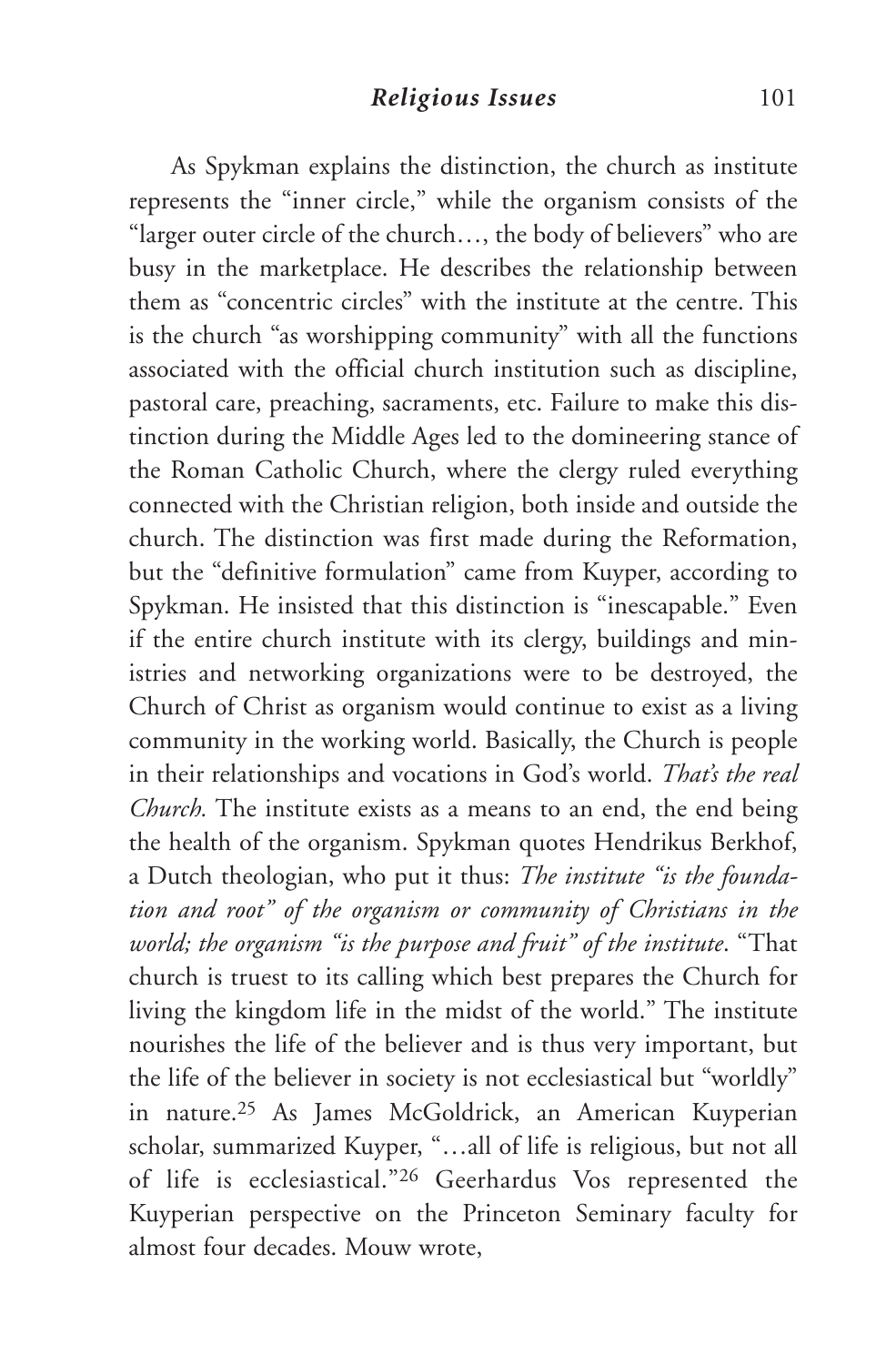*He echoed Kuyper's worries about the dangers of undue ecclesiastical influence over Christian activity in the other spheres. The goals of God's Kingdom are not served, Vos warned, "by making human life in all its spheres subject to the visible church [institute]." We must "separate between the visible church [institute] and such things as the Christian state, Christian art, Christian science, etc. [organism]." These various modes of interaction can flourish, Vos insisted, only if they stand, not under, but along side of the visible church [institute], drawing—just as the visible church [institute] must also do—directly from "the regenerated life of the invisible church [organism]."* <sup>27</sup>

So, when talking about the relationship of religion to the state, we have to consider two sets of relationships, namely that of church/mosque as institute vis a vis the state and, secondly, that of the body of believers in general vis a vis the state and politics.28 *I urge Christians and Muslims to read the materials referred to in the above endnote and learn to uphold that distinction in the course of the ongoing negotiations and dialogue events.* Almost all writers confuse these two sets of relationships. Even an outstanding scholar like Lamin Sanneh does not clearly distinguish them so that one is often left in a kind of limbo, not knowing just which is which in any given discussion. Additional confusion sets in because he thinks of religion as a separate realm among other areas of culture and puts his entire discussion in that one basket.

The question of church/mosque and state has to do with both aspects of religion—with the religions as institutes along with their organizations probably best described as "ecclesiastical," but also with religion as a force in the life of the people, the organism. Religion as a social force and power is represented by individual adherents of the two religions as well as by non-ecclesiastical reli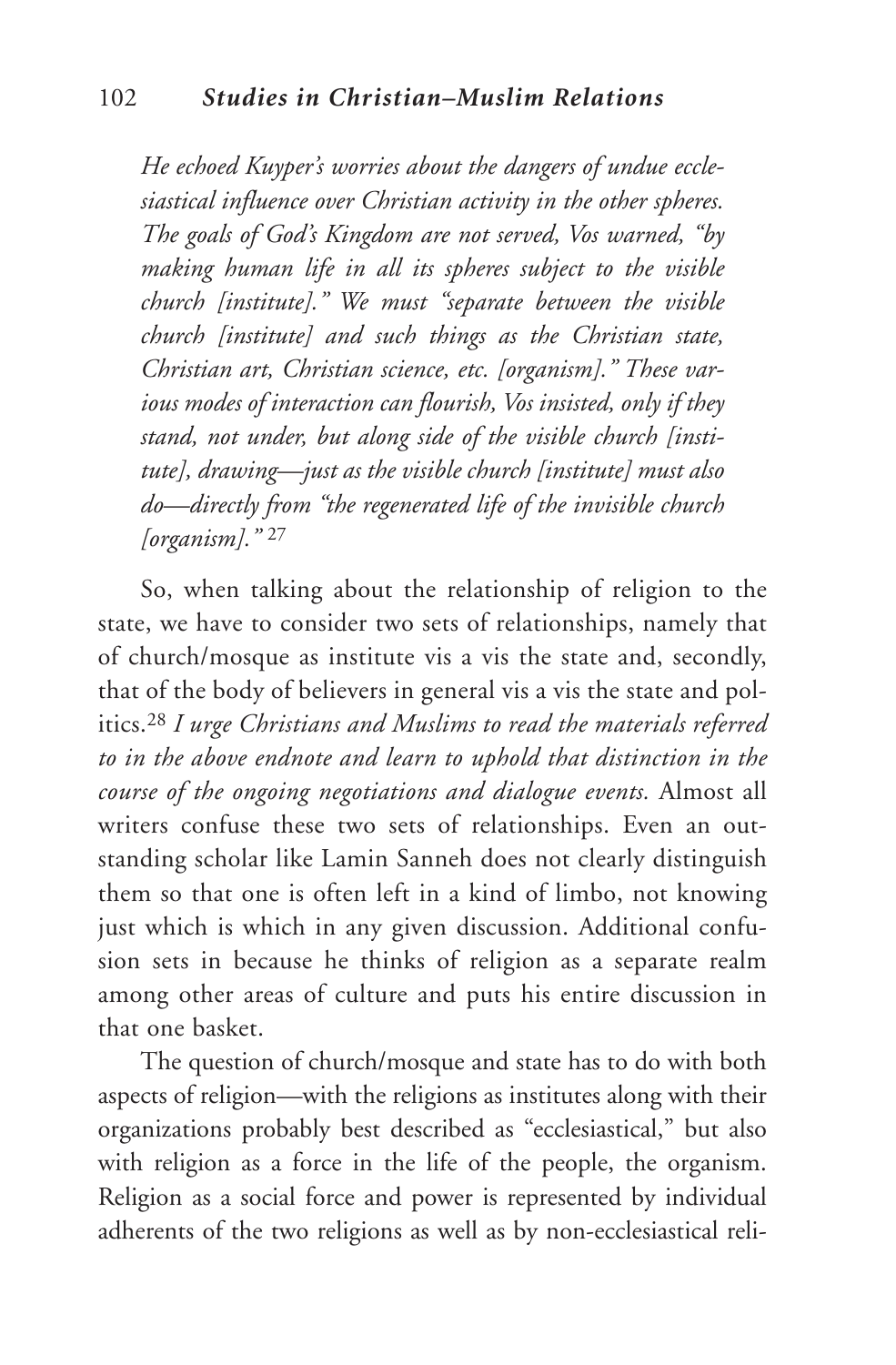gious institutions and organizations. Nigeria has numerous Christian and Muslim professional associations of dentists and medical people, of nurses, teachers and journalists. These are religious but not ecclesiastical, though some Catholic versions may well be under the supervision of bishops. These organizations are well known in Nigeria. Even political parties can be based on a single religion or they can be joint efforts of two or more religions. In addition to these religious organizations, individual Christians and Muslims have their faith, around which they build their lives wherever they are, including government and politics. This is the religion that underlies individual lives and cultures. The religions as institute, as church and mosque organizations, constitute one of the cultural sectors existing along other sectors in society. So, there is a whole religious but non-ecclesiastical life out there, the organism, where people practise their religion that cannot be said to constitute a separate realm alongside other cultural areas but that undergirds and infuses all cultural realms. By not observing this distinction between institute and organism, many writers, including Sanneh, cause confusion, while it leads some denominations to practise religious domination over Christians in the marketplace. My religion, but not my church, is to infuse all of my life in all of its aspects. Yes to religion and politics. Yes to religion and government. Yes to religion and business. Yes to religion and…. That is what religion as organism is primarily all about. The institute or ecclesiastical side of it has been badly inflated and given us such a skewed idea of religion that we think of it as primary. Where that view has taken hold I talk of "churchified" Christianity and "mosquefied" Islam. The really serious stuff plays itself out in the marketplace as organism, not in the church or mosque as institute. Calling the marketplace, the focus and locus of the church as organism, "secular" and playing with concepts such as "neutrality" and "objectivity," for most Christians arises out of secularism rather than the Christian faith.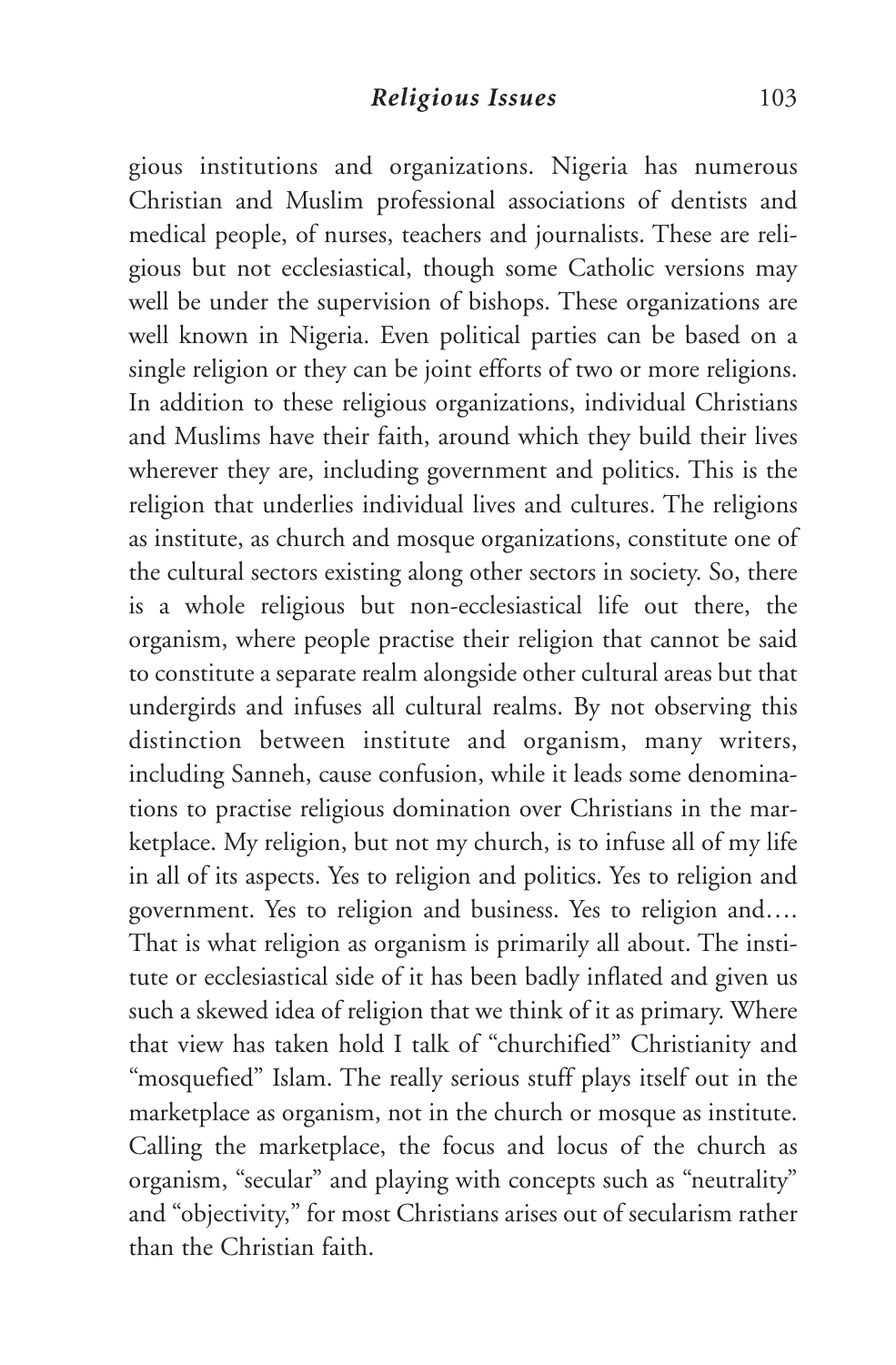#### 104 *Studies in Christian–Muslim Relations*

Perhaps the above discussion strikes you as too theoretical. Well, we are talking about making shifts in our paradigms, remember? The introduction of the institute/organism distinction is such a paradigm shift, the practical importance of which you will understand better when reading the next chapter, where it will be applied to government and politics. There you will see that the distinction is very important in a practical way.

## ▲ *The Human Mission* \_\_\_\_\_\_\_\_\_\_\_\_\_\_\_\_\_\_\_\_\_\_\_\_\_

The purpose of this section is to help you understand the human task on earth and its importance from the Kuyperian perspective. As to the Muslim view, I point you especially to the section *"Da'wah"* and to the Ibrahim Sulaiman inset, both in Appendix 6. As you would expect from Sulaiman, his programme is fully wholistic and covers the entire culture. In contrast to him, too many Christians think that working in the world is of secondary importance to God. They think that His preference is for us to work in the church and do "religious" work. The reading required to answer the questions below will hopefully teach you something of the great importance of ordinary work in the ordinary world on the part of the religions as organisms. That is where the rubber of the human mission, both Christian and Muslim, hits the road. Muslims know this; due to their dualistic heritage, Christians are often not so sure. If we Christians want to work with Muslims to make our nation a viable enterprise, we need to better understand the teaching of the Bible about the importance before God of working in this world, of the task of the Church as organism. Here there is need for a serious paradigm shift in our understanding of ourselves, our mission and our world. Muslim wholism and false Christian dualism do not make easy bedfellows. Wholistic Christians will understand Muslims better and both can co-operate with each other more comfortably without either giving up their core beliefs.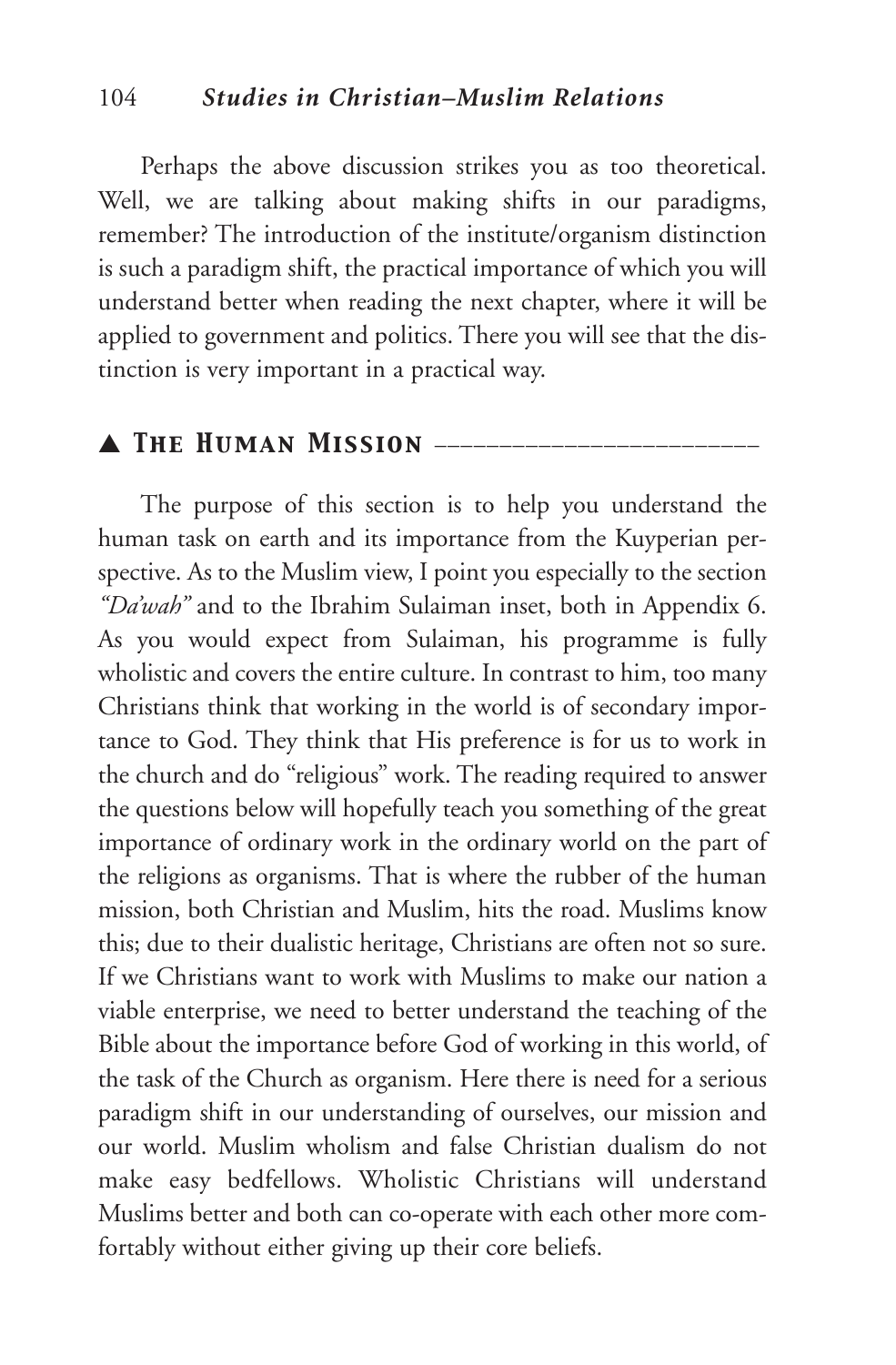Still on Sulaiman in Appendix 6, I draw your attention to yet another parallel between the spirit of Kuyperianism and Islam. Note the robust spirit in which Sulaiman challenges his faith mates to break the shackles with which secular colonial history has bound them and to remake Nigerian history. Leaning on Groen van Prinsterer, the main spiritual forebear to Abraham Kuyper, James Skillen challenged "Christians to see themselves as people called by God to *make* history according to His will…. Only with such an attitude would Christianity really live." Just like Sulaiman's call to his people, this was a call to break *their* shackles with which 19thcentury secularism had bound them and remake *their* history. A similar call to overcome the same enemy but in very different cultures. Kuyper c.s. were the clipper to break that chain with repercussions that reach all the way across Canada to its far west coast, where some of my humanist friends are still talking about it in the 21st century but without knowing its background history. And just like Sulaiman, Skillen asserted, "With this issue of human responsibility for shaping history, we confront one of the most important challenges of modernity."29

*I am challenging Nigerian Christians and Muslims to hear these calls from prophetic voices within their religions and remake or redirect Nigeria's future history together*.

For both religions, the human mission includes outreach. This outreach is not nullified by pluralism. Christianity, Islam and secularism have occasionally been successful in overcoming one another. Examples are the current temporary secular victory in Europe; the Muslim victory in the East and in North Africa; the Christian repossession of Andelusia/Spain and Austria. Christianity and Islam have both won over large Animistic populations. Prohibiting this missionary impulse in effect is to prohibit them from being themselves,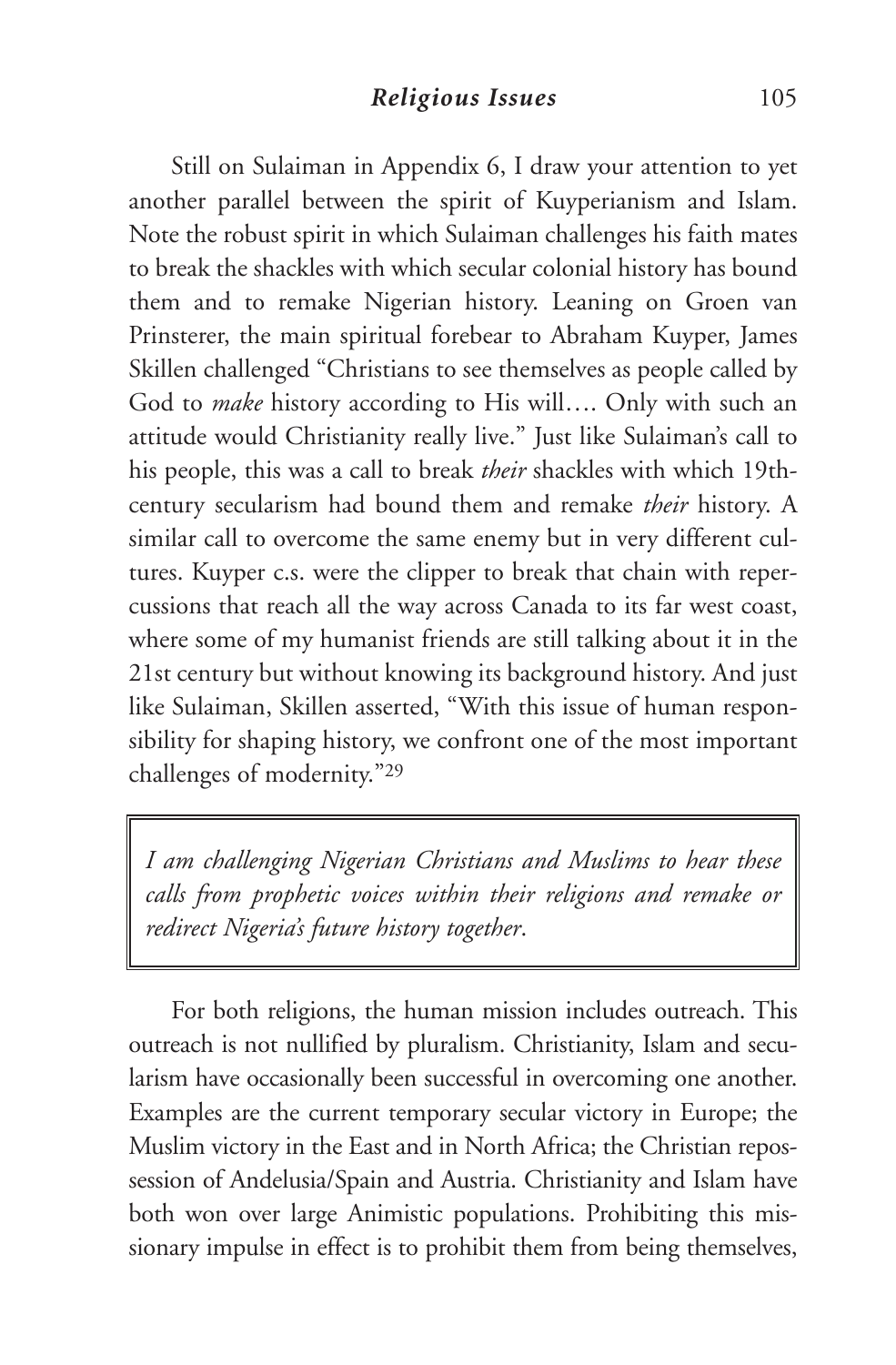the very opposite of pluralism. In a genuine pluralistic regime, if a particular religion or worldview overcomes another by missionary persuasion or simply because its adherents have lost faith in it, no government will stop this change. Where governments do resist this process, you can be sure they are not practicing pluralism. Essentially, pluralism spells *laissez faire* worldview or religion.

Only if this outreach ignores all boundaries of civility, honesty and decency, some rules need to be set. It is best that these rules are set by each contending worldview community or, in multi-religious fashion, together by representatives from each, but not by government, unless chaos has ensued.

Both religions are missionary to the core. Due to the reductionist influence of secularism, most Christian missions have reduced their goals to largely fit within the scope allowed by secularism. But Islam is not likely to undergo such a reduction of its goals. Among those goals is gaining control over the power structures of the nation and twist them to their ends. That is *mainline* Islam. Ibrahim Sulaiman predicts that "Islam will once again, God willing, play a decisive role in directing the destiny of all its people. This fact must be taken into account by all those concerned with the…future of Nigeria."30 Indeed, as it must be taken into account by those who will be responsible to negotiate a Christian-Muslim peace in Nigeria.

Both Kuyperian Christians and Islam have quite clear views on the human task on earth, including striking similarities and parallels. The Study Guide below emphasizes mostly the Christian view. The Muslim perspective can largely be summed up by the terms *"khalifa"* or "vicegerent*"* and *"da'wah."* These have been treated at various points throughout this series.<sup>31</sup> I give you the following explanation from Abul Mawdudi<sup>32</sup> as a reminder. He wrote, "*Khilafa* means 'representation.' Man…is the representative of God on earth, His vice-gerent. That is to say, by virtue of the powers delegated to him by God, and within the limits prescribed,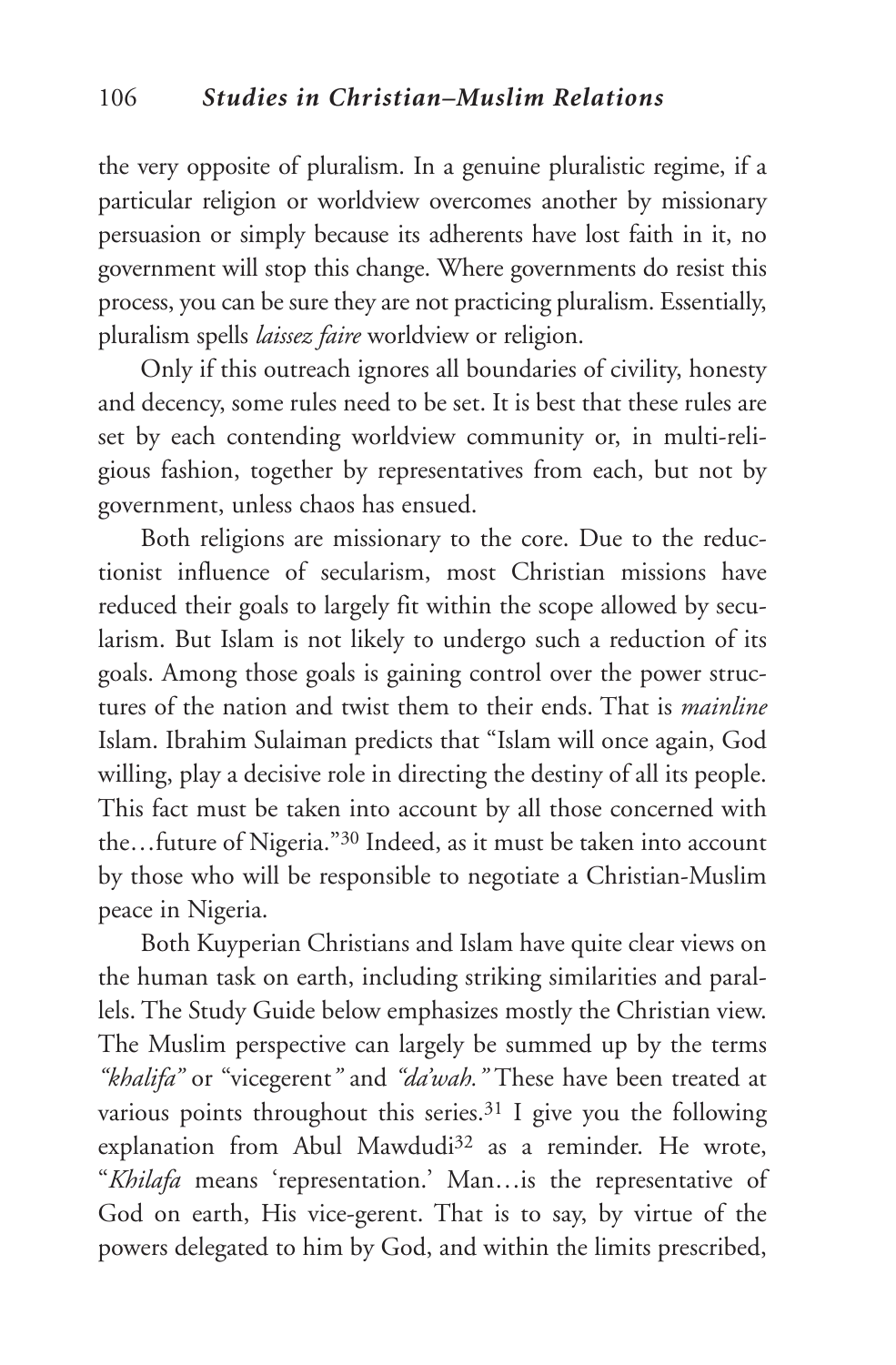he is required to exercise divine authority." He compares this position to that of an estate administrator. It is also interesting that he discusses the notion in a chapter on the political framework of Islam. The ruler, the caliph, runs his domain as a caliphate under the sovereignty of God.33 Note how it is basically impossible in Islam to discuss religion without getting involved immediately in politics. I want you to realize that this is by no means a marginal idea in either of the religions. Even the 2008 OIC Declaration on Human Rights refers to it as a basis for human rights. It states, "The Conference, by recalling the prominent place of Man in Islam as Allah's vicegerent on earth and hence the paramount importance attached by Muslim thought to the promotion of human rights…." [Par. 112].34

The issue of Muslim plans for taking over Nigeria is part of *da'wah* and has been discussed at various points in earlier volumes. Christians insist there is such a plan. Sookhdeo's book of 2008 is saturated with it. Muslims mostly deny it. For academics, of course, at least Western academics, it is politically incorrect, not to say *verboten,* to affirm such a plan. It smacks of sinister intrigue and of conspiracy theories that no self-respecting academic would engage in. But let's widen the scope for a minute to a plan for the West as a whole. What do you say to this comment by former Algerian President Houari Boumedienne to the UN back in 1974? "One day millions of men will leave the southern hemisphere…to burst into the northern one. But not as friends. Because they will burst in to conquer, and they will conquer by populating it with their children. Victory will come to us from the wombs of our women." Or to the more recent one by Colonel Qaddafi in 2006: "We have 50 million Muslims in Europe. There are signs that Allah will grant Islam victory in Europe—without swords, without guns, without conquests. The 50 million Muslims of Europe will turn it into a Muslim continent within a few decades." And then you have Yusuf al-Qaradawi, a prominent Sunni cleric, who put it clearly: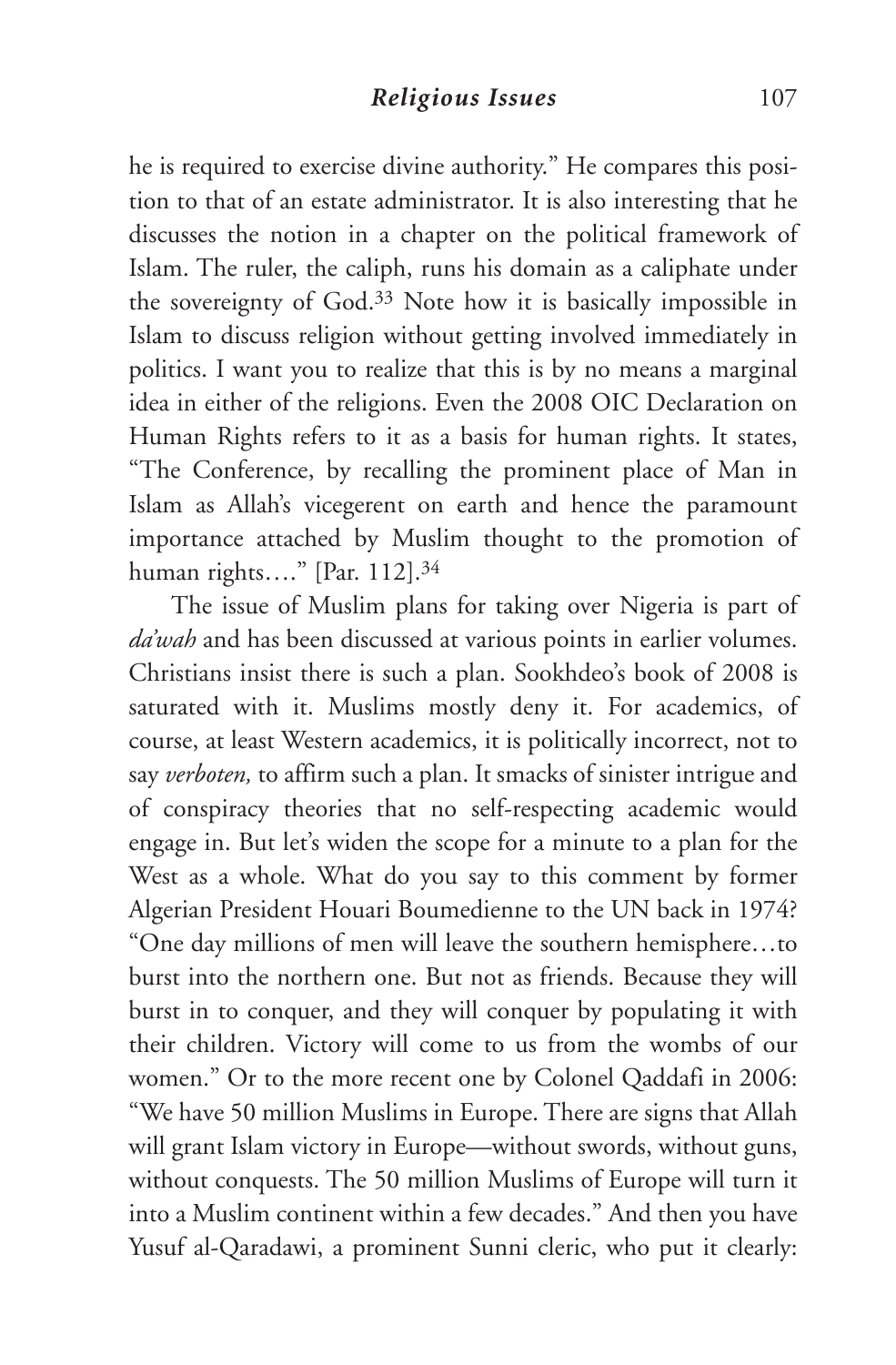"Islam entered Europe twice and left it…. Perhaps the next conquest, Allah willing, will be by means of preaching and ideology. The conquest need not necessarily be by the sword…. [The conquest of Mecca] was not by the sword or by war but by a treaty and by peace…. Perhaps we will conquer these lands without armies. We want an army of preachers and teachers who will present Islam in all languages and in all dialects…."35 There seems little doubt as to the aims of Islam's missiologists, its strategists. It is inherent to Islam and can be seen as an expression and working out of the doctrine of *hijra [migration].* I find no fault with this drive. Given the classic doctrine of *hijra*, it is a legitimate and wise use of Western governmental blind secular policies. As a Kuyperian Christian missionary I perfectly understand that urge to expand and, in fact, admire their energy in carrying it out in their relentless fashion.<sup>36</sup> While today we Christian missionaries concoct our little local fiveyear micro-plans, Muslim strategists have their global plans and work at them energetically. It could not be otherwise; it is inherent in the very depth of Islam. Again, notice the easy merger of religious and political concerns. Mission becomes a political weapon of conquest.

*That being the case, do not for a moment doubt the existence of Muslim plans for Nigeria. It can hardly do otherwise; it would constitute nothing short of betrayal of Islam. Not every individual Muslim will have this as her personal goal, but it surely is and must be the goal of every Muslim missiologist, including Nigerians. Ibrahim Sulaiman is the perfect example. Christians need to counteract these plans by preparing their own strategic national plan that is equally wholistic in scope and that fits within the scope of pluralism and within the framework of the political formula that I develop and propose during the course of succeeding chapters.*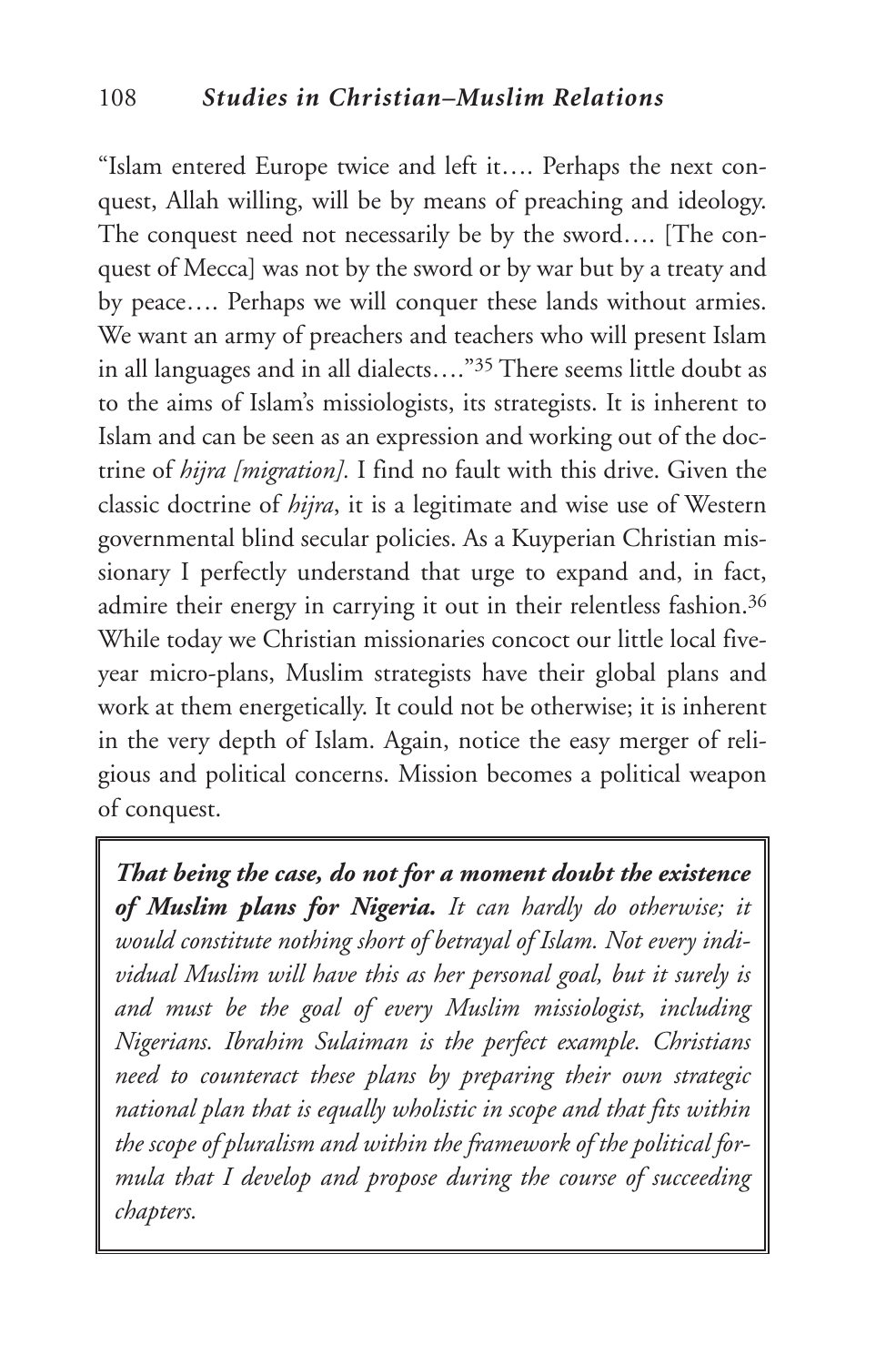Ibrahim Sulaiman is a powerful Muslim writer and, I suspect, orator. Like Kuyper, a first-rate orator,<sup>37</sup> Sulaiman addresses his fellow Muslims with great vigour and encourages them in the most robust of language. Please turn to the Sulaiman inset towards the end of Appendix 6 and savour his quotations—powerful, visionary, robust, hopeful. He does everything he can to arouse his people from their secular slumber and put the original comprehensive Islam back on track not only but in the saddle of the nation. He is all for a certain degree of respect for other religions, but his energetic calls for a revivalist type of *da'wah* trump it all.

Christians have many great orators as well in Nigeria. I have often marveled at their natural oratorical skills. However, too often they offer a truncated, dualistic form of the gospel and thus a gospel of little power that can hardly match the wholistic calls from the Sulaimans of Nigeria.

*Nigeria's Christian training institutions need to get out of their academic molds and train their gifted preachers and other speakers for powerful and wholistic presentations of the gospel in both writing and speaking. A person may be born with such gifts, but academic institutions can squash these gifts or they can enhance them. Christians need an intentional programme of training such men and women. And not only theologians or preachers. Oratorically gifted and wholistic leaders need to be developed at every front to present a version of the gospel relevant to their particular occupational niche. The training should probably include debating skills.*

Assuming you have done the homework I gave you above, I hope you noticed various parallels and similarities between Kuyperian and Muslim perspectives.

## *Study Guide 7 — The Human Mission in the World* **(Appendix 105)**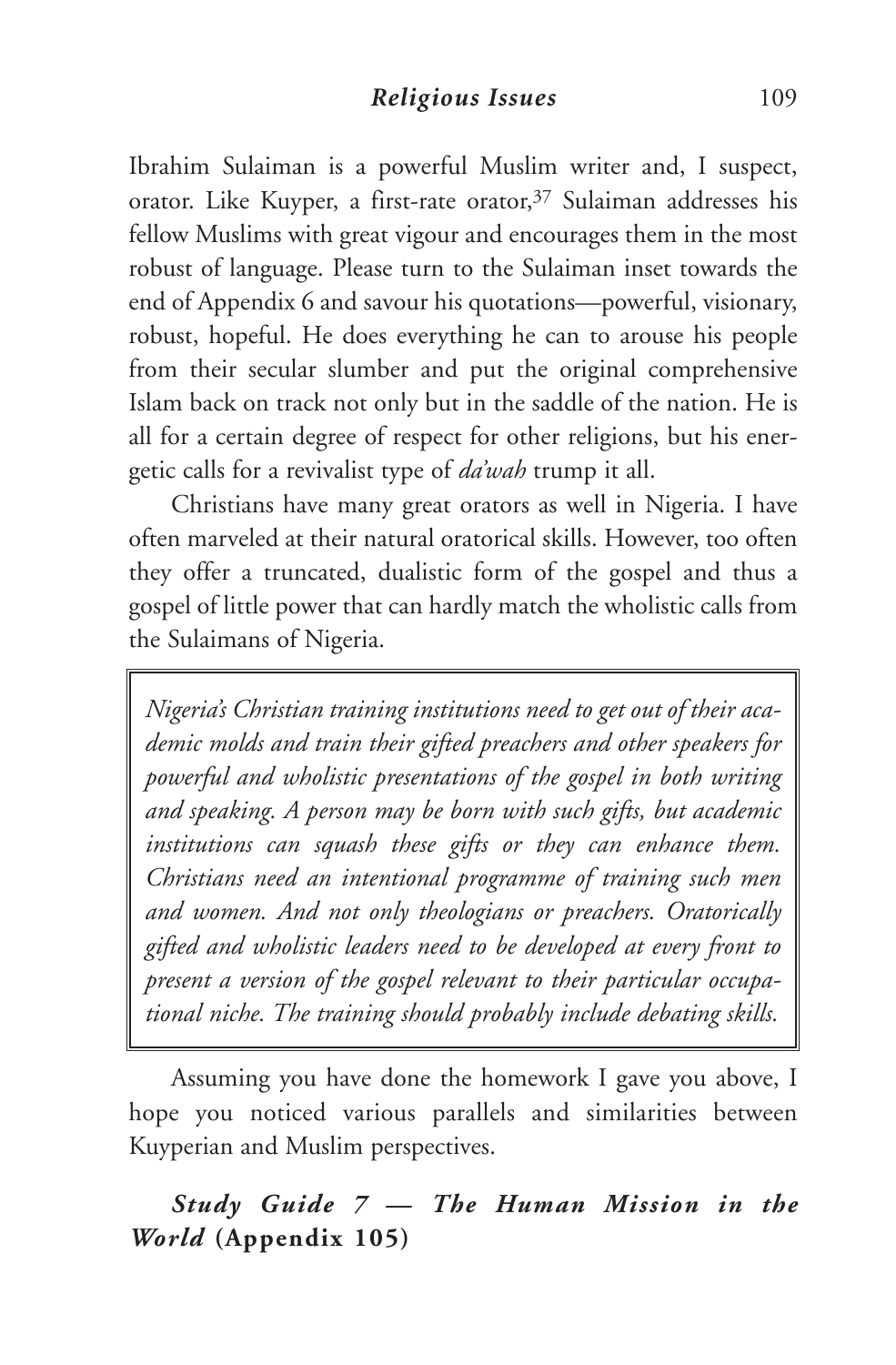#### ▲ *Image of God* \_\_\_\_\_\_\_\_\_\_\_\_\_\_\_\_\_\_\_\_\_\_\_\_\_\_\_\_\_\_\_\_\_\_\_\_

This section on the image of God can be considered a special insert. This concept is one difficult to swallow for Muslims and every Muslim referral to it comes out wrong. It is one of these Christians teachings they have been inoculated against since childhood and will not be corrected. So, I am going to quote from a respectable Muslim scholar's explanation of *Al-Baqarah* (Qur'an 2:165 "The Cow"). Writing about the "Nature of True Imam and Love for Allah," the British Khurram Murad wrote, "This love makes us do our duty to Allah, as His representatives, while we are out in the street, at home or in the office. With this love, we live as servants of Allah, everywhere willingly making every sacrifice required of us. In fact, it propels us to share actively in the service of Allah's other creatures. True love of Allah makes one care for people and their needs."38 *That is one of the best descriptions of the image of God I have ever seen.* As we live that life, we reflect God, we image Him. When people observe this life in us, it makes them think of God. When we act like Him, we reflect Him, we remind people of Him. *Thank you, Ustaz Murad, for that great description. You may not agree with the term, but you surely believe in its substance: the reality of God's image in His people— and so, obviously, does Young Muslims Canada who passed this on.*

### ▲ *Responsibility of the Clergy* \_\_\_\_\_\_\_\_\_\_\_\_\_\_\_

Religious leaders in Nigeria, at both institute and organism fronts, have a heavy responsibility in Christian-Muslim relations, which is to say, in almost all Nigerian affairs at every level. A BBC survey has uncovered some important data about religion in Africa in general and in Nigeria in particular. These are: (1) Religious leaders are trusted by some 85% of the people, possibly higher than anywhere in the world; (2) Religious leaders are said to influ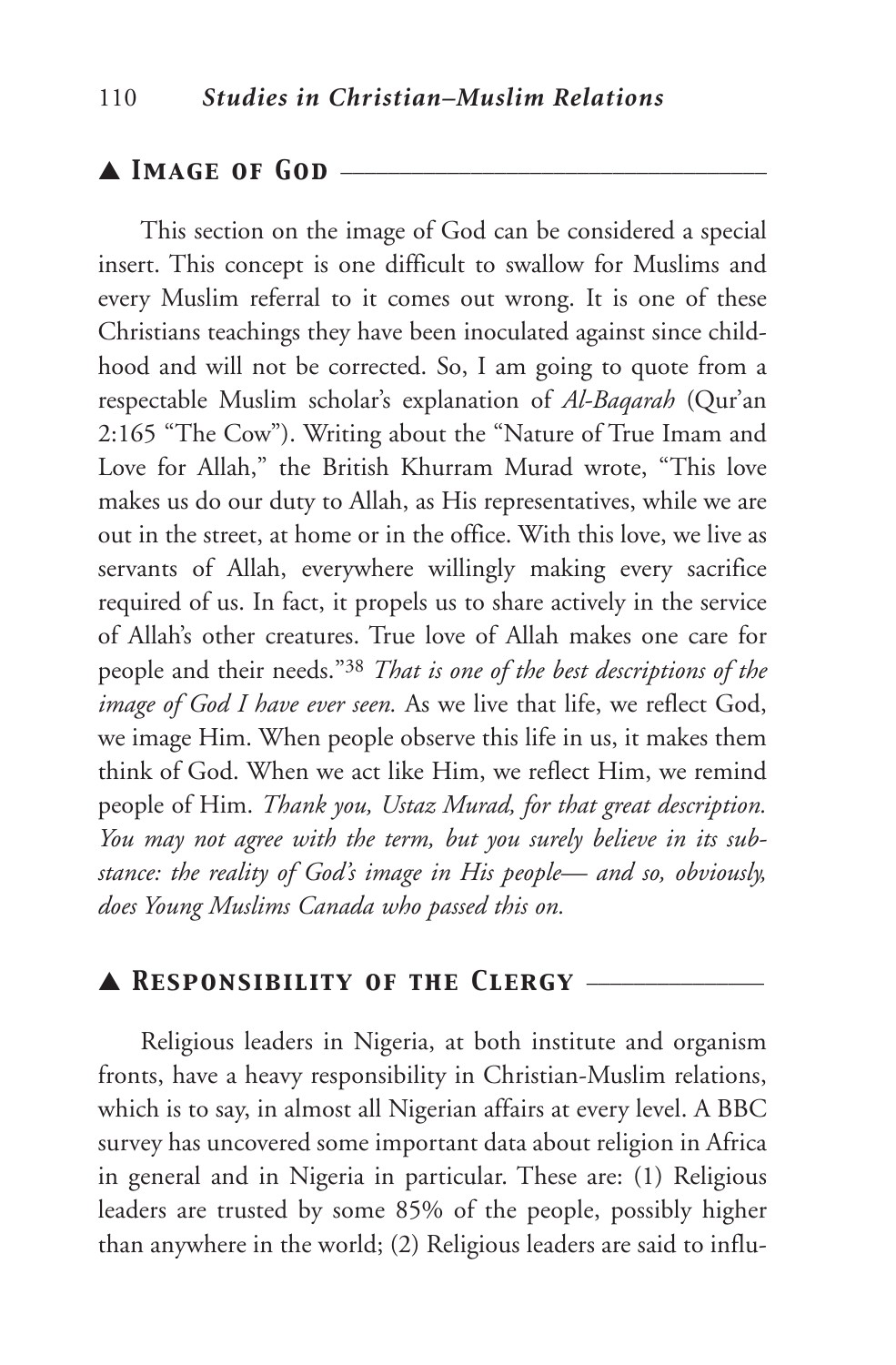ence the decision-making of a high percentage; (3) The majority of the people stated that religion is the most important factor in defining themselves. Religion *uber alles!* <sup>39</sup> Not everyone thinks that highly of their religious leaders. Haruna Yakubu is a former Islamic militant who went to work as youth co-ordinator for the Interfaith Mediation Centre operated by James Wuye and Muhammad Ashafa, whom you may have met earlier in major Appendix-chapter 1 and 6. He said to Eliza Griswold, "Our religious leaders are some of our most dangerous people," a statement he backed up by describing how they arouse the people to vio $l$ ence  $40$ 

The above elevated position of religious leaders being what it is, they owe it to their followers to serve and lead them responsibly in the process of reconciling the two religions towards a peaceful *modus vivendi*—and note the order: service must shape leadership. *The people and the country therefore need leaders who are aware of their potential influence and who wage that influence wisely according to the core spirit of their religion. They must be "born again" leaders, that is to say, they must have appropriated the core spirit of their religion and resist the worldly temptations of power and wealth. Leaders must cease suppressing or quenching the Spirit of God or "put out the Spirit's fire,"* <sup>41</sup> *the only Force that can overcome the forces of ethnicity and personal ambition.*

*If no one supports the people in this matter, they should take matters in their own hands and replace these religious leaders. Each religious organization will be more stable if they have a protocol in place to replace their ineffective leaders without undue obstacles to prevent matters going from bad to worse. No one rejected by his own people has the right to lead; leadership is not private property or a right, only a privilege and obligation to serve. There is no room in religious organizations for power, ambition, hate or anger trips.*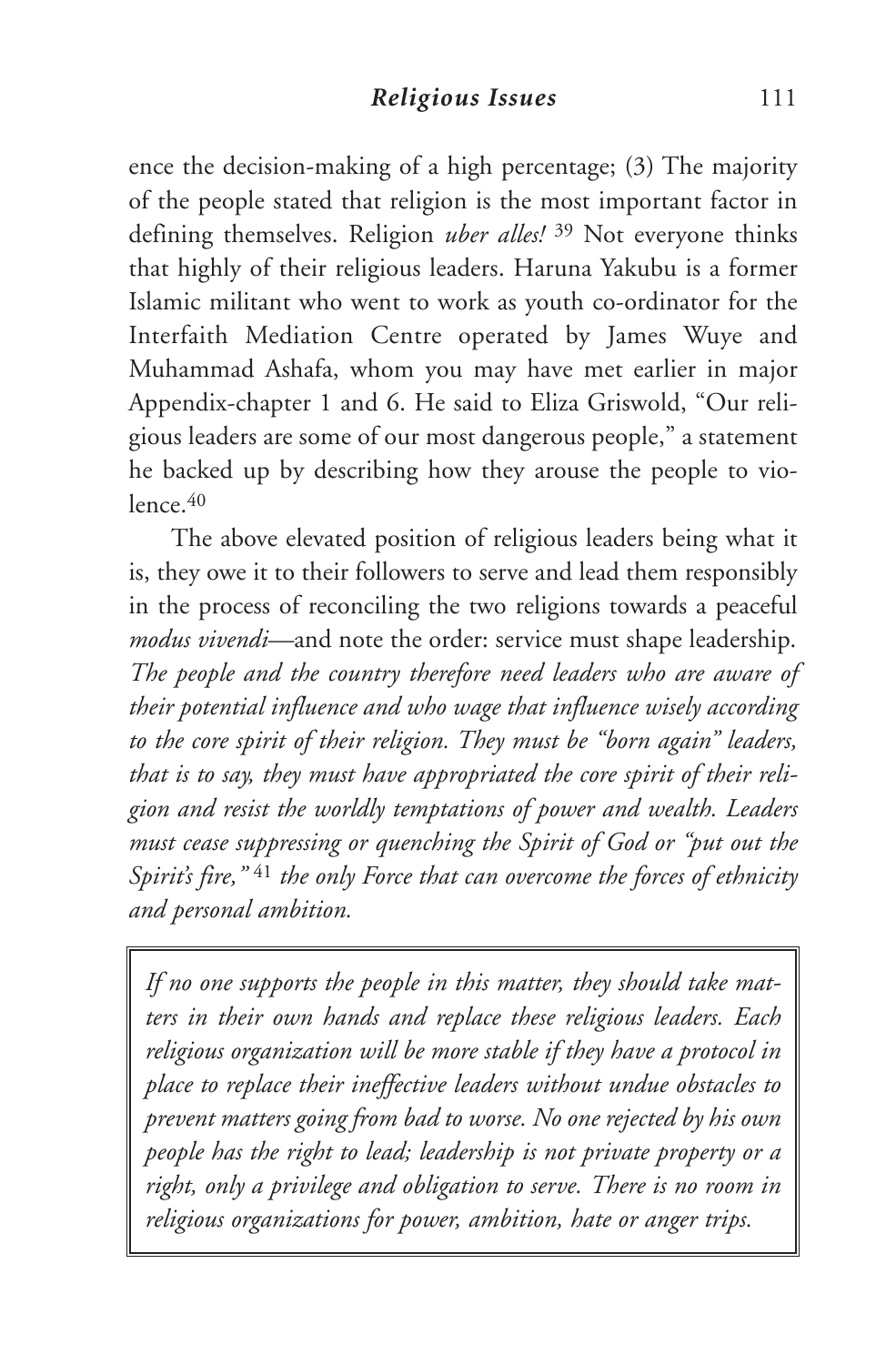#### 112 *Studies in Christian–Muslim Relations*

If the religious organization is not able or willing to discipline or replace religious leaders that stir up hatred, anger and violence, a government security agency must be empowered to rein them in. Though normally the theory of sphere sovereignty would keep such agencies out of religious organizations, when these no longer operate properly and cause social problems, then it is the proper role of Government to step in and restore order. That should not be condemned by the organization or its members as undue interference, but be appreciated as a proper handling by Government of security breaches. Such leaders have abdicated the responsibility with which the people have entrusted them.

#### ▲ *Fundamentalism and Islam* \_\_\_\_\_\_\_\_\_\_\_\_\_\_\_\_\_\_

The question is whether Muslim Fundamentalism is actually representative of orthodox or classical Islam. Note that I do not use the term "traditional," for what passes for traditional Islam in the core North is so interwoven with ancient non-Islamic accretions that the term simply does not carry adequate weight. The question is whether Fundamentalism or its synonyms such as "militants," "extremists" and "radicals" can pass the orthodoxy test. Quite a few scholars of Islam, whether Muslim, Christian or secularist, answer the question negatively. Apart from Lamin Sanneh, an ex-Muslim, I will adduce here exclusively the opinions of moderate Muslim scholars.

These opinions are important in the Nigerian context. The militant all too often pose as representatives of the real thing—of the Prophet himself, of ancient traditions, of the true sharia— but this meets with serious challenge. Fundamentalists should know that theirs is not always true to the fundamentals. It is also good for moderate Muslims to be reminded of and be encouraged by the opinions of these moderate scholars, those who have the knowledge and insight to pull the rug from under the false and militant pre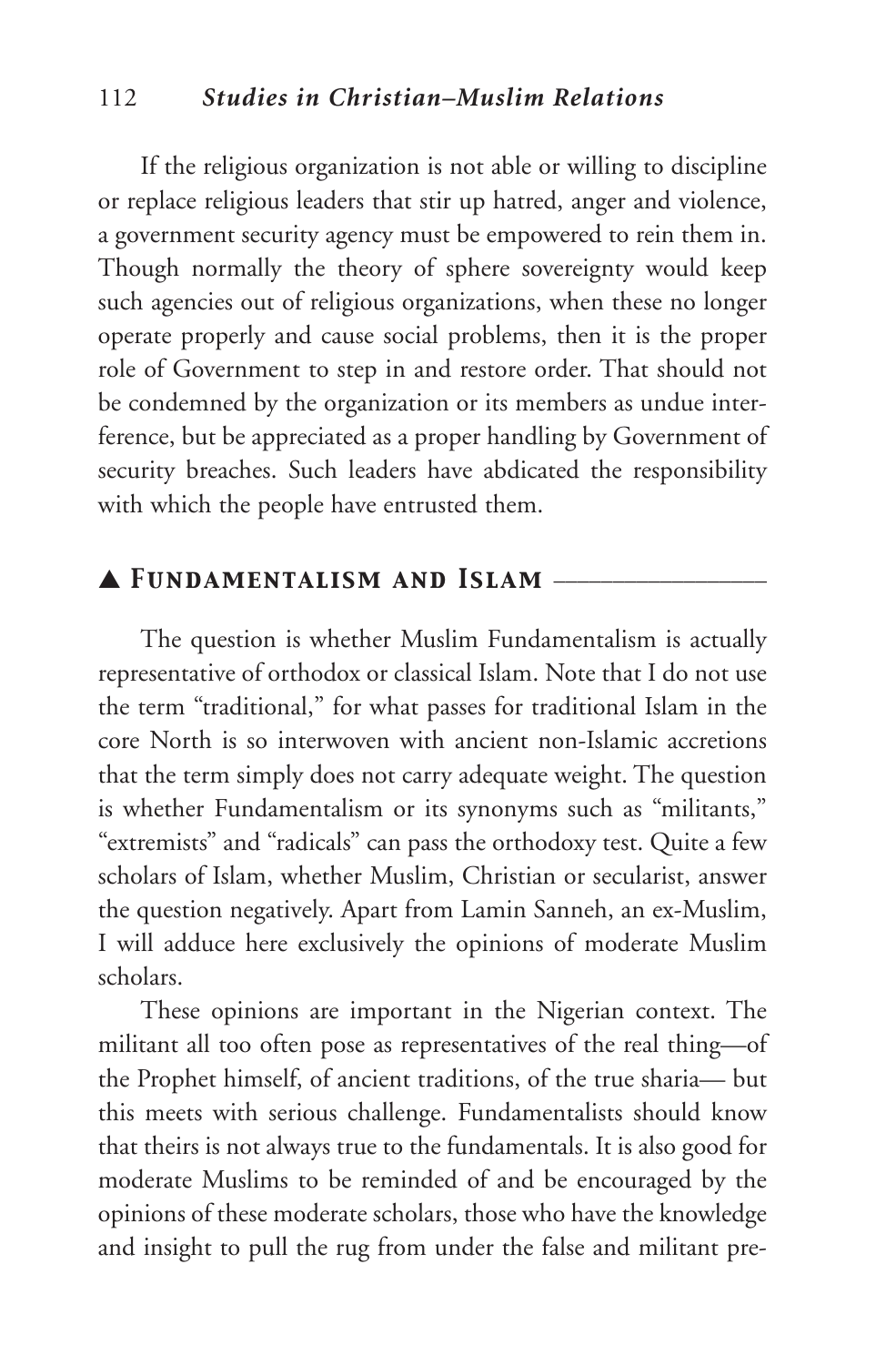tenses of Fundamentalists. They may be fearful of the threats that come when one disavows militancy, but awareness of the more ancient track can give them the motivation and courage to rescue Islam from the hands of Fundamentalism. *It is also good for Christians to realize that, in addition to secularism, militant Fundamentalism is their main political enemy way before mainstream Islam.* This will give them the tools to encourage moderate Muslims to stand up and be counted, to point them to more legitimate alternatives within their own history.

This is not to suggest that once Fundamentalists are out of the way, then relations between the two religions will become easy. By no means. There remain fundamental differences in their worldviews, their theologies and their practices that will never disappear. *It remains to be seen whether the two religions in their moderate forms can actually live together in peace as equal partners in Nigeria over the long run. Definitely not without tension*. For example, if neither party is prepared to moderate aspects of their views on the relationship of religion to government, especially of church/mosque to state, the future becomes questionable. Nevertheless, awareness that that relationship has not always been as tight in Muslim history, as most contemporary Muslims seem to assume, may help them develop a more open attitude. At the same time, if Christians can distance themselves from their inheritance of semi-secular dualism, they may be able to meet Muslims halfway in a compromise with which both can live.

However, even moderate Islam may not pull us out of the woods altogether, since both religions are missionary religions and retain their vitality through expansion. I have already described that problem earlier in the chapter. I am not in a position to argue what is orthodox Islam and what is not. I am only pointing out that a more orthodox and moderate attitude gives us a greater chance for better relations in Nigeria than does militancy. I will simply identify and quote a few serious Muslim scholars to make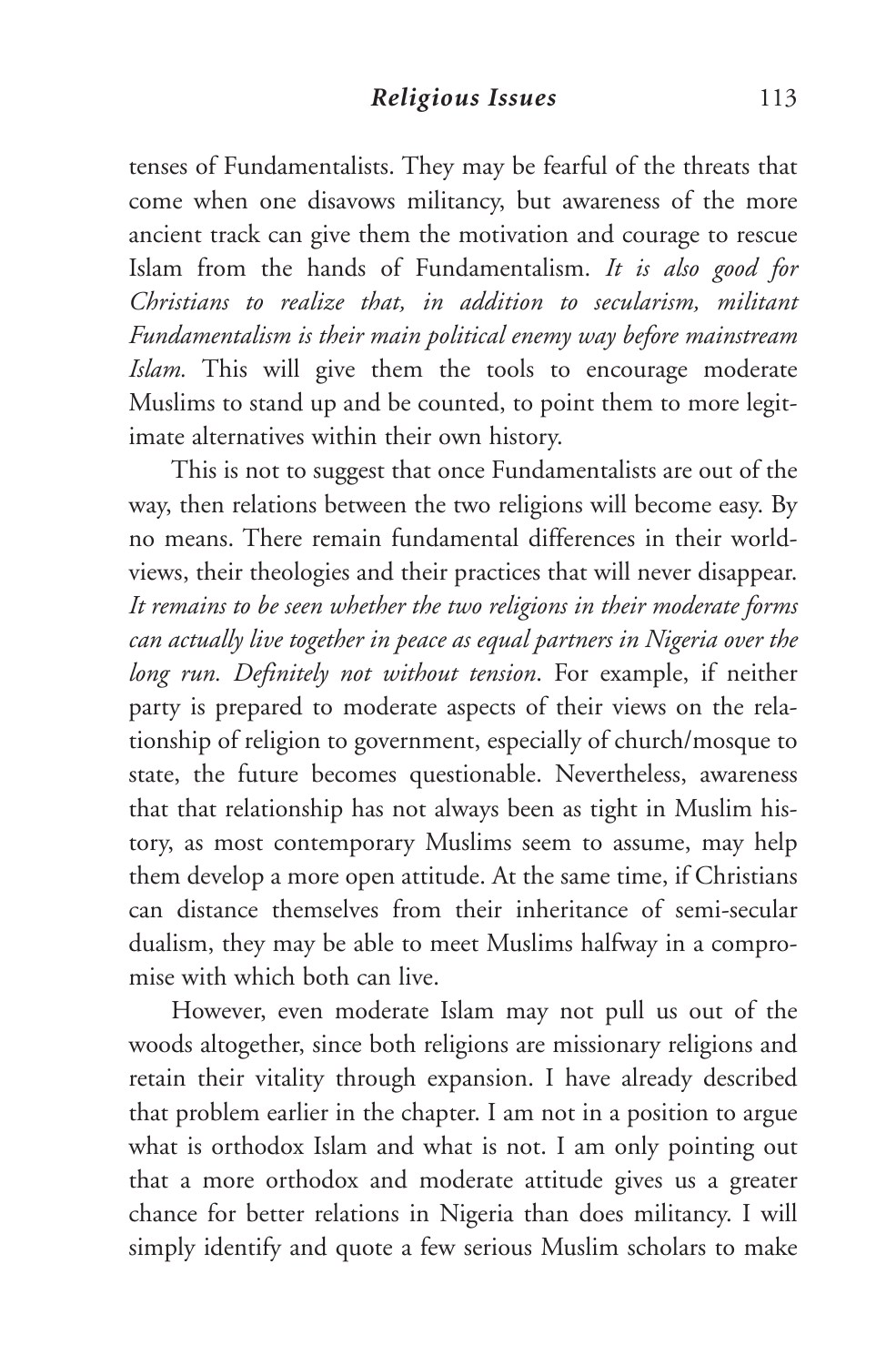my point. Throughout much of this Part 2 I treat the thoughts of the modern Yale scholar Lamin Sanneh, but you must realize that he depends a great deal on the ancient Muslim scholar Ibn Khaldun, whose theories are "transfused throughout" Sanneh's 1997 publication.42 Khaldun favoured a more distant relationship between mosque/church and state and felt that the type of tight arrangements pushed by today's militants are dangerous to both state and religion and will, in fact, turn both of them into oppressors. That attitude is a far cry from the Fundamentalist Muslim demands Christians today are rejecting.

Below follow a few quotations from Muslim scholars in an anthology edited by Joseph E. B. Lumbard. This is a bundle of essays by *Western* Muslims whose scholarship comes with the highest recommendation of one of the deans of today's Muslim scholarship, Seyyed Hossein Nasr of George Washington University. He described Lumbard's book as "one of the most significant, timely and fresh Muslim responses" to 9/11 and considers it "an important step in bringing the deeper resources of the Islamic tradition…to present the authentic teachings of Islam to the West." The modern Muslim authors of this anthology "are deeply rooted in the Islamic intellectual tradition…."

Abdallah Schleifer of the American University in Cairo:

*This book is of critical importance in clearing away the confusion and media-induced misconception that fundamentalist—be they contemporary Wahhabis or violent extremists who have hijacked the word "jihad"—represent... orthodox Islam. They do not now and never have….*

Alvin Moore, Jr.:

*Significant numbers of Muslims…see modernity, globalization, and the preponderance of the West as gravely threatening to their culture and tradition, and in this respect their per-*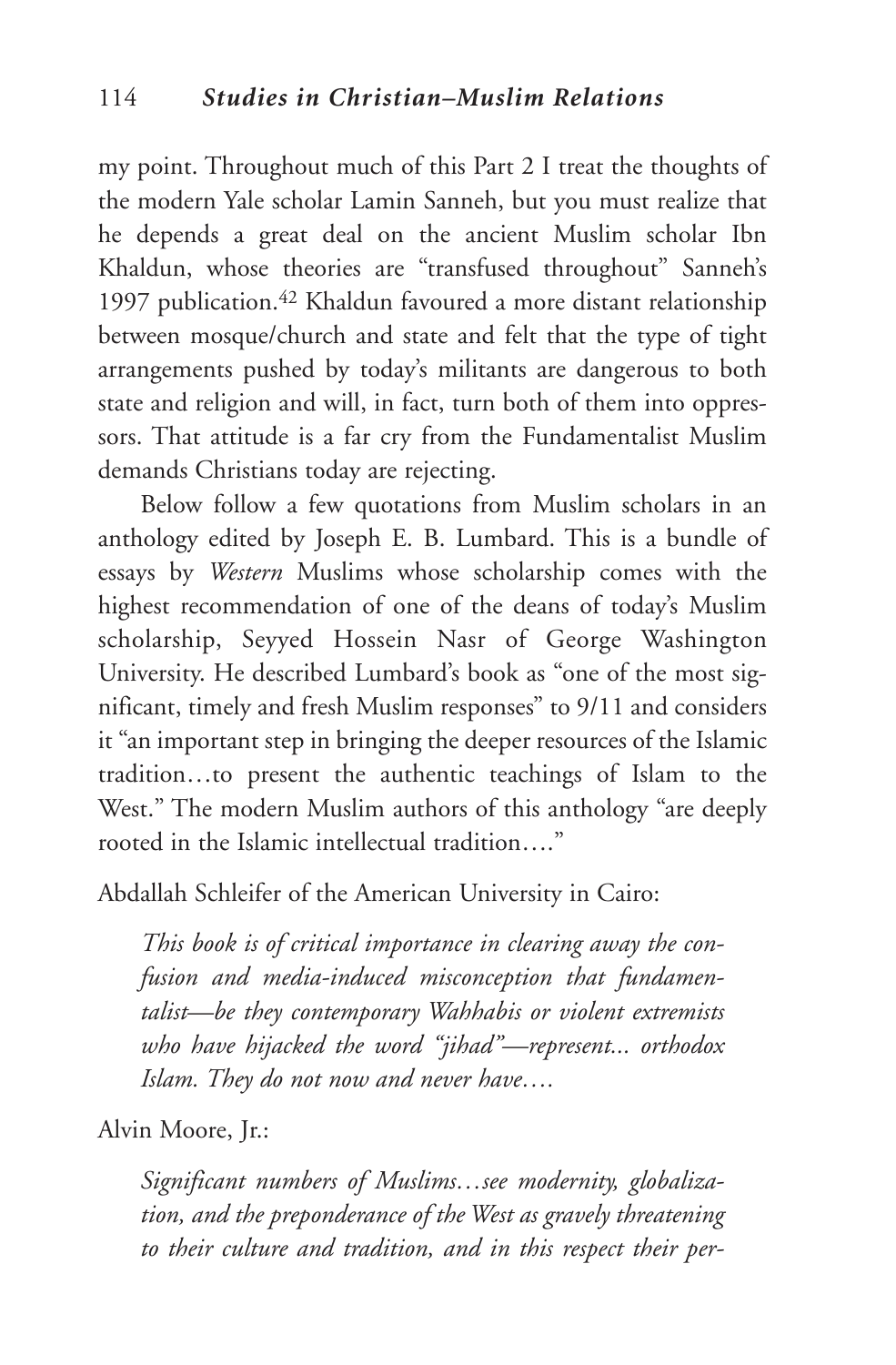*ceptions are correct. Some of them believe they are defenders of God's works but, like theirWestern confreres, they lack profound understanding not only of human nature but also of their own tradition. Both sides operate from false premises and are driven by ignorance and a "zeal not according to knowledge."*

Lumbard himself wrote that Fundamentalism represents

*a complete break with traditional Islamic teachings—not a conscious development from them or of them. Of all the possible "Islams" one could choose from, these are the least representative of its traditional teachings and classical heritage, for they have no scriptural, historical or intellectual foundations. As such, they cannot provide sustainable solutions for Muslim people….* 43

And another Lumbardism:

*Were the teachings of Islam to be followed and a true Islamic revival to take place, militant extremists would no longer have an audience. …it is this very pressure to secularize which has produced the narrow interpretations characteristic of modern fundamentalism.*<sup>44</sup>

The writers in Lumbard's anthology repeat this disjunction between orthodoxy and militancy time and again. In fact, it is a major theme of the collection. I support Nasr's high recommendation of this book. For any serious student of these issues, it is an absolute *must.*<sup>45</sup>

*Every Nigerian leader in the movement towards reconciliation, whether Christian or Muslim, must become familiar with this discussion and thus be equipped to clearly distinguish orthodox moderate Islam from the fundamentalist militant varieties of today and firmly refuse to deal with the latter. Especially for moderate Muslims, that will require courage.*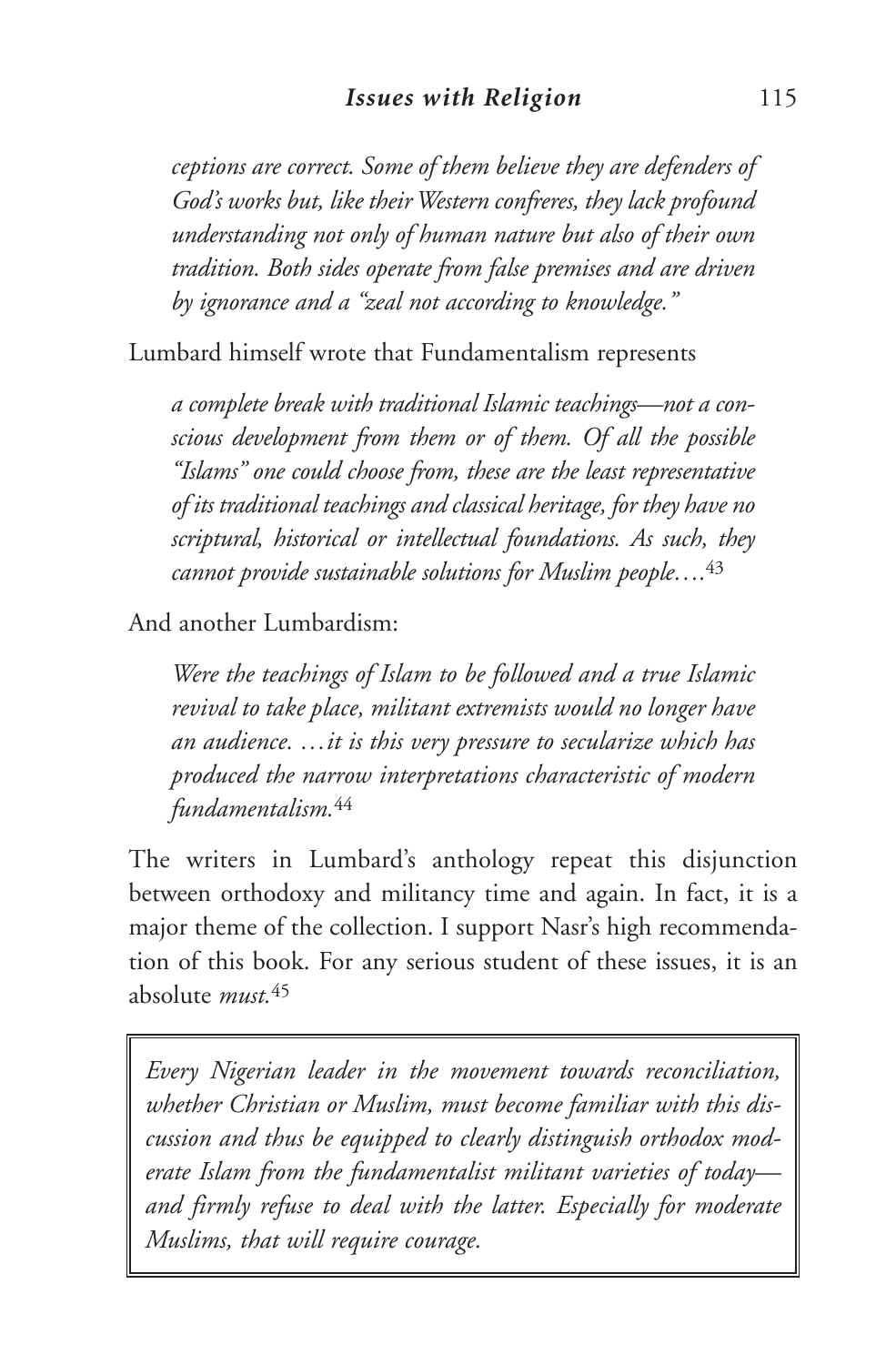## ▲ *Ijtihad: Qur'anic Interpretation* \_\_\_\_\_\_\_\_\_

The Muslim community, at least the scholars among them, is divided on the question of Qur'anic interpretation. It has received attention in earlier volumes and chapters, 46 but here I frankly drop objectivity and openly take sides with Muhammad Asad, Sanusi L. Sanusi and their likes. They advocate an interpretation of both the Qur'an and sharia that is dynamic instead of the literalist interpretation employed by fundamentalists, militants, Islamists and Taliban types. Muhammad Asad wrote that the problem with conservative Muslims is that they "insist on the maintenance of all traditional forms" that are based "not so much on the real values of Islam as on the social conventions evolved in the centuries of our decadence." They hold the "assumptions that Islam and the conventions of Muslim society are one and the same thing." And again, we end up with a call by many Muslims for an end to all vestiges of secular colonialism and replacing them with customs and culture that are found in sharia. The controversial question is, once again, what is the real sharia.47

As in the development of the Bible, these more liberal interpreters recognize the interplay of the divine and human factors in Qur'an and sharia, the historical contextual factors. They consider the intention of a given passage within its own historical context and then, with input from other passages and classical literature, determine the meaning of the passage for today. It liberates them from the burdens of literally applying passages of violence to our current situation. Theirs, they insist, is not a modernist invention but represents the traditional Muslim interpretative tool of "*ijtihad."* Ali Ahmad of BUK advised the Muslim community to revive this ancient tool he described as certain technical kinds of traditional judgements that will free them from faulty legalistic judgements. If they cannot do so, they have no business running a sharia show.48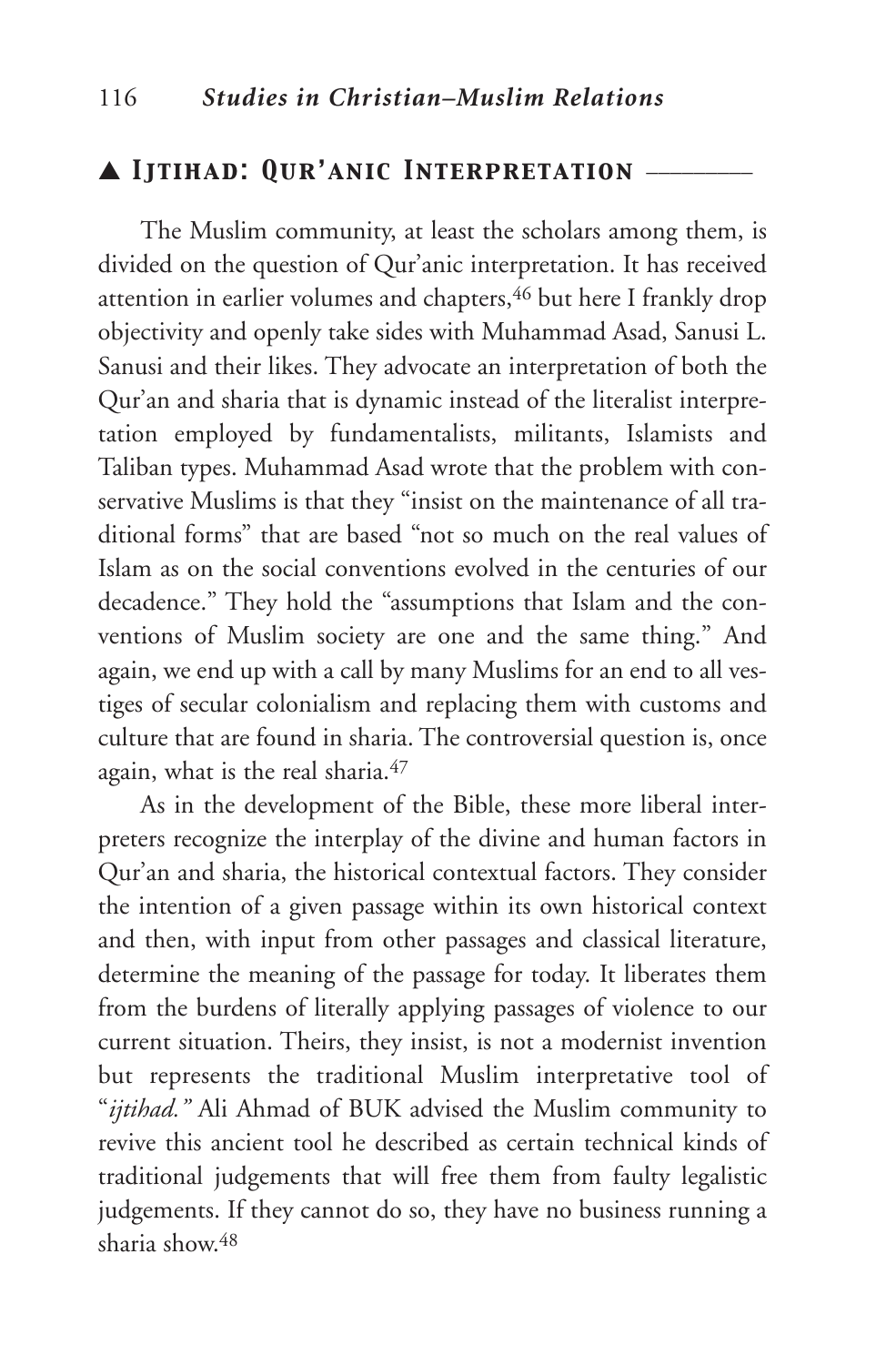I favour this interpretative tradition partially because that is somewhat similar to how I have been taught to study my own Holy Book, the Bible. Another and perhaps stronger reason is that the more literalist method of interpretation is associated with the militant version of Islam and, in fact, with militancy and violence themselves. Former Iranian President Mohammad Khatami, in 2001 lectures delivered in New York, "condemned any religious justification for terrorism" and rebuked "vicious terrorists who concoct weapons out of religions," calling them "superficial literalists clinging to the most simplistic ideas." He declared them "utterly incapable of understanding that, perhaps inadvertently, they are turning religion into the handmaiden of the most decadent ideologies." As to the Taliban, he critiqued them for their "gross distortion of Islam<sup>"49</sup>

We have already met Joseph Lumbard and his fellow authors who strongly deny the Islamic legitimacy of fundamentalism and militancy. Along with that stance comes the rejection of the literalist interpretation of the Qur'an. David Dakake, an American Muslim, presents us with examples of contextual reading of the Qur'anic statements about *jihad.* It is obvious that a literal reading leads not only to misinterpretation but to *highly dangerous misinterpretation* in the area of Christian-Muslim relations. It is also clear from the Dakake article that understanding the Qur'an by means of studying ancient commentaries requires deep knowledge of language and ancient culture that goes far beyond the understanding of the average Muslim. His conclusion with respect to militants and terrorists is that they "followed their own imaginings about 'religion' without any serious understanding of the traditional sources of the Islamic faith." Nowhere in the Qur'an, the life of the Prophet or ancient authoritative commentaries can you find any justification for their deeds.<sup>50</sup>

It should be understood that Lumbard c.s. are not simply modernists who have drunk deeply from the well of modernism as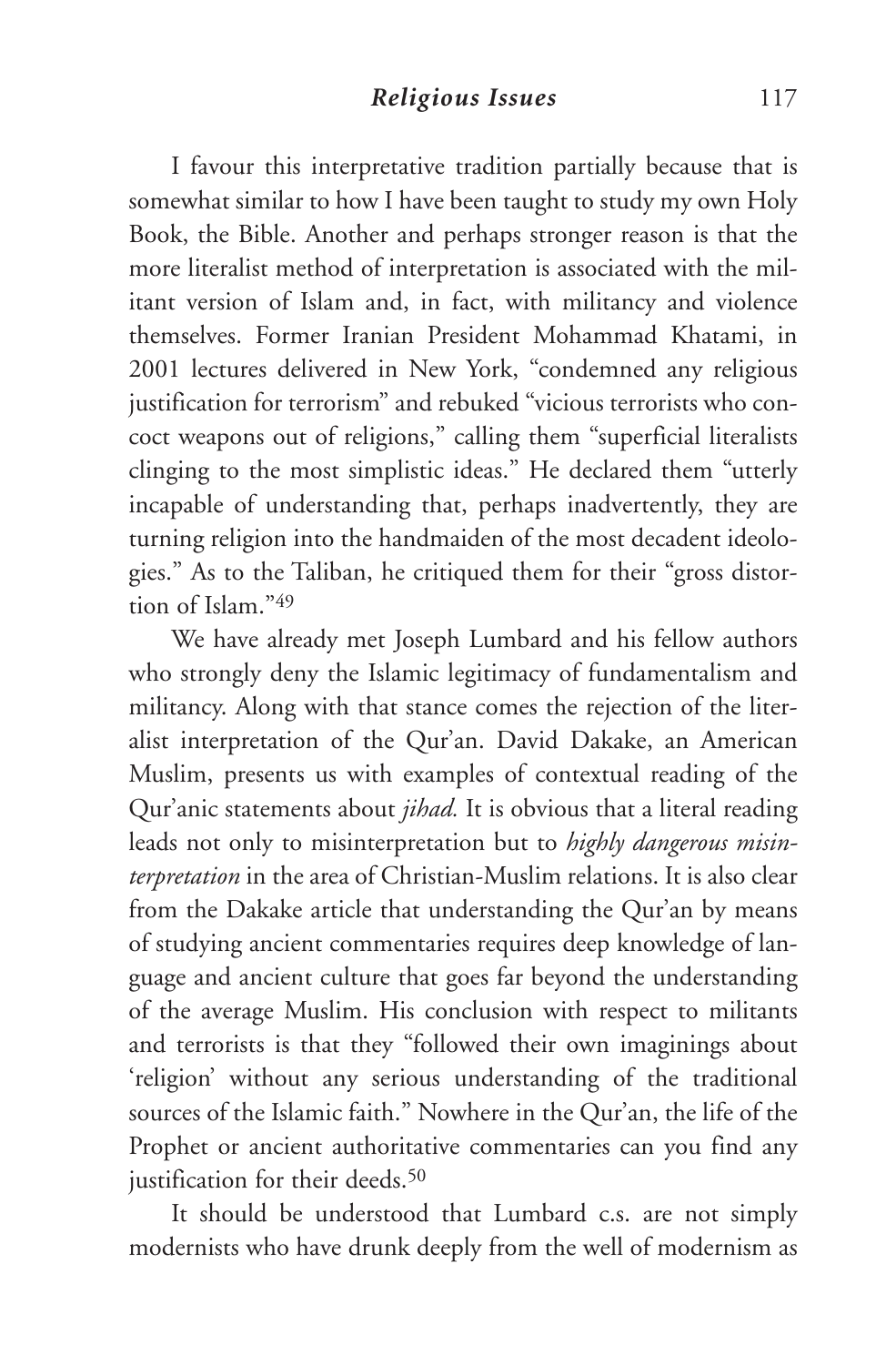have so many secular Muslims. They distinguish themselves from these secular modernists and seem to prefer calling themselves "traditionalists." In contemporary Islam we have thus three schools: literalists, modernists and traditionalists. You find "both dogmatic literalists and modern 'liberal' secularists with a thin veneer of Islamic terms and sayings, while the voice of traditional Islamic thought is often muted and ignored."51

In the Nigerian context where the term "tradition" is applied to a folk Islam with many accretions, I prefer to use the term "orthodox" to describe the stance of Lumbard c.s.

I also refer you back to Abdulsalam Ajetunmobi, who was hopeful that Muslims will in due time recognize the human basis of sharia along with its gradual development. "…our understanding of it must be compatible with and affected by the knowledge of our time, and that it is there that we will find healing answers to our problems." I fully back his view with respect to these developments without accepting his optimistic expectations of secularism.52

I also refer you back to the Christian student of Islam, Okezie Chukwumerije in San Francisco. He strongly urged Nigerian Muslims to copy Muslims in other countries where they have taken to a more liberal interpretation and thus have opened themselves up to the modern world. Muslims have to choose between "the opening of the mind to new ideas and new ways of looking at the world" that "is not inherently incompatible with the practice of faith" and "the deliberate closing of the mind" that "is patently incompatible with human progress."53

And then we have Farzana Hassan, President of the Muslim Canadian Congress (MCC), who upon her ascension to the throne, wrote

*With my new role as President of the MCC, I hope to impress upon my co-religionists that tolerance, open-mindedness and*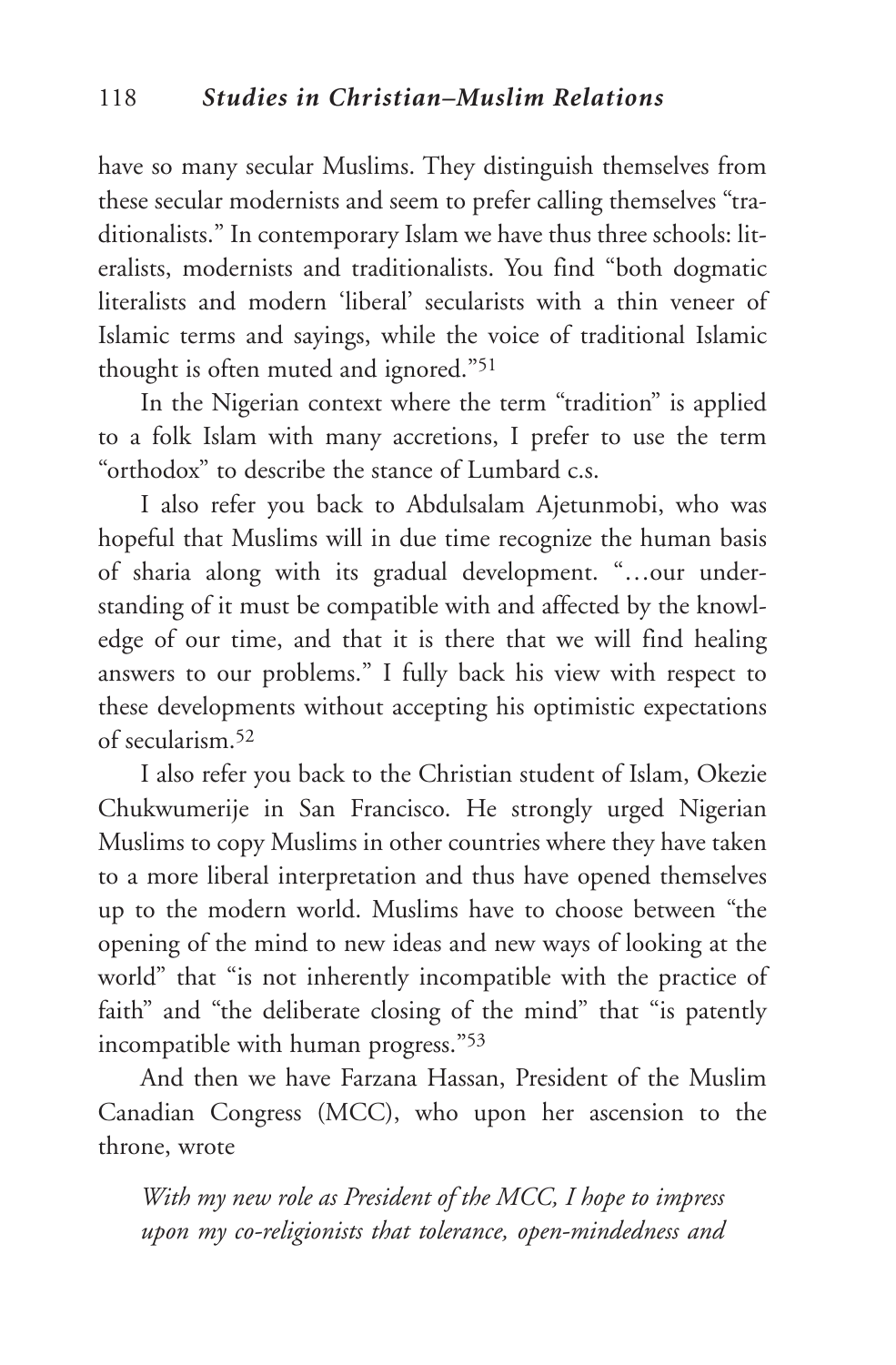*sincerity of purpose are needed in areas where conservative Islam has fallen short of modern standards. I also urge Muslims to acknowledge the principle of progress demonstrated behind each injunction of the Quran. The changes Islam introduced incorporated the advancement of civilization as an underlying principle, whether it was giving inheritance rights to women or improving the conditions of slaves. It is this principle of progress that must be upheld at all times as an agent of change, not its specific seventh century applications, for it is only this recognition that will result in the betterment of Muslims as a religious community and humankind as a whole.*<sup>54</sup>

"The principle of progress"—that sounds suspiciously like the term "progressive revelation" in the Christian context! Well spoken Ms. President!

Nina Shea was Director of the Center for Religious Freedom within Washington-based Freedom House, an organization that has done a lot of sharia research and publication. She wrote that it is the Islamist "core premise" that sharia is a purely divine given without any human input that constitutes the core conflict. "It is this failure to recognize the human agency in the interpretation and application of sharia, placing the sharia system, its laws and judgements, beyond the realm of debate, criticism and accountability—that is so problematic for freedom. This premise has made coercion and repression necessary conditions of government…."55

At this point I wish to pause briefly around the subject of Muslim interpretation of Christianity and express my annoyance at the Muslim steadfast insistence that they know the Bible and Christianity better than do Christians. Muslims, what do you think when Christians interpret *your* idea of *jihad* or *azumi* [fasting] or some other Muslim teaching or practice? In most cases you do not recognize yourself in the Christian interpretation, for there is usu-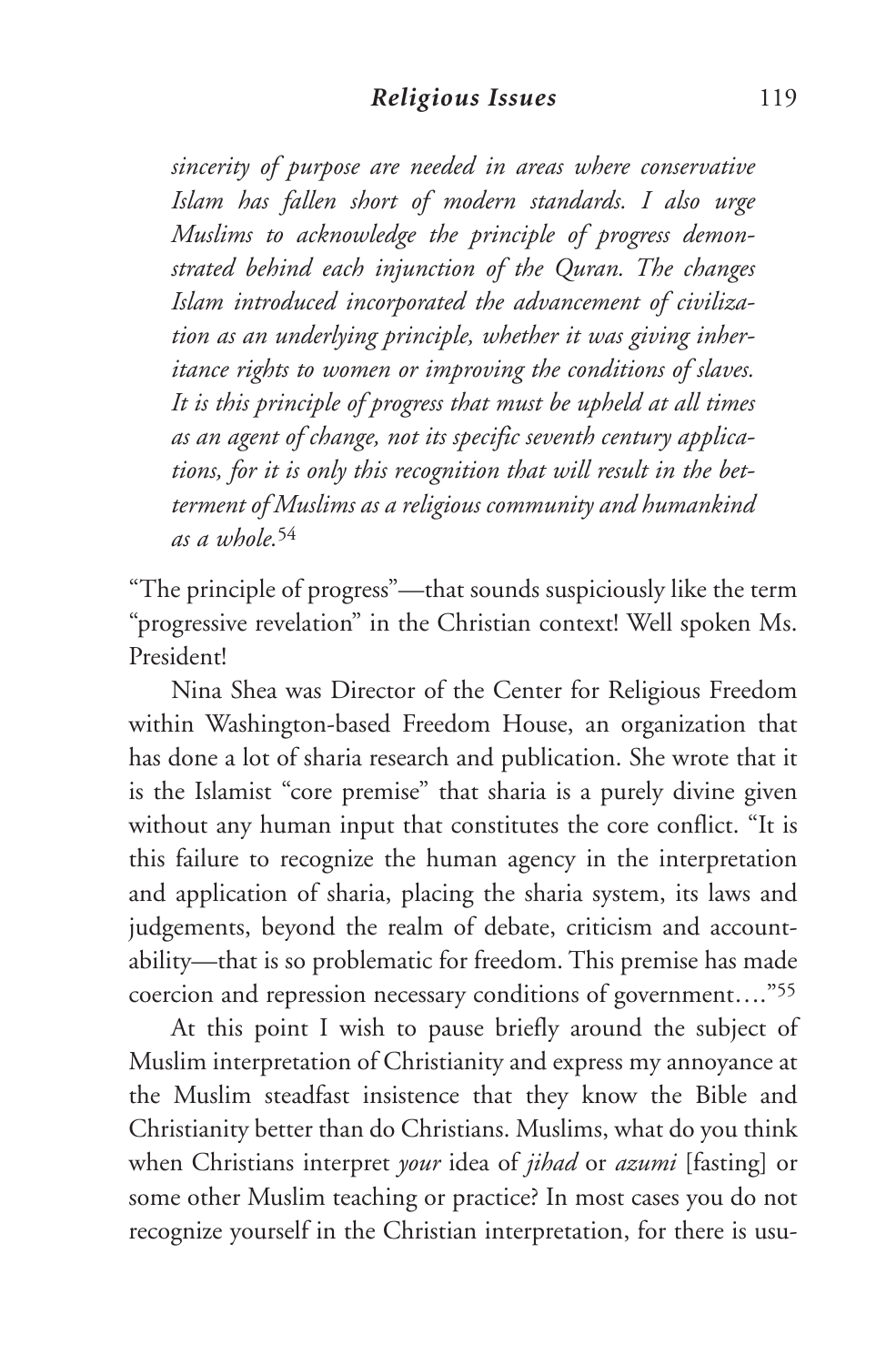ally some misinterpretation involved. You should know that when you interpret Christian doctrines—for example the Trinity—, we Christians do not recognize ourselves either. Your interpretation is usually off the mark if not dead wrong. But you will not even allow Christians to correct your version of Christianity. You know Christianity better than Christians do! No matter how often Christians try to correct you, no matter how many tomes and tomes Christian theologians produce or how many official statements are published by Christian authoritative sources, you will not budge. It all falls on deaf ears and closed minds. You know better, period!

This paragraph is written almost a year after the above expression of puzzlement and annoyance. Since then it has dawned on me why you refuse to budge*.* There are two reasons. The first is that some of your stubborn misinterpretations of Christianity have their roots in the origins of Islam. For reasons I cannot take time to explain here, these misinterpretations crept into early Islam and have ever since been the standard authorized Islamic—in distinction from Muslim—interpretations. They are part of Islamic orthodoxy and thus not open to revision, no matter how effectively disputed by Christian authorities. The second reason is your *literalist interpretation of the Qur'an* about anything to do with Christianity, including the Bible and its content.

Bert Witvoet reports on Canadian Muslim writer Raheel Raza, who wrote that "there are two Islams practiced today—one the Islam of the Prophet Muhammad, the Islam of peace and forgiveness and spirit, women's rights and equality. The other Islam is the militant, extremist, fanatic cult of those who misappropriate religious teachings to justify murder, inflict destruction …in the name of sharia, subjugate and suppress minorities and women to promote injustice."56 The two approaches to the Qur'an discussed in earlier paragraphs constitute the fault line between these two Islams.

So, there, all these different people from different backgrounds